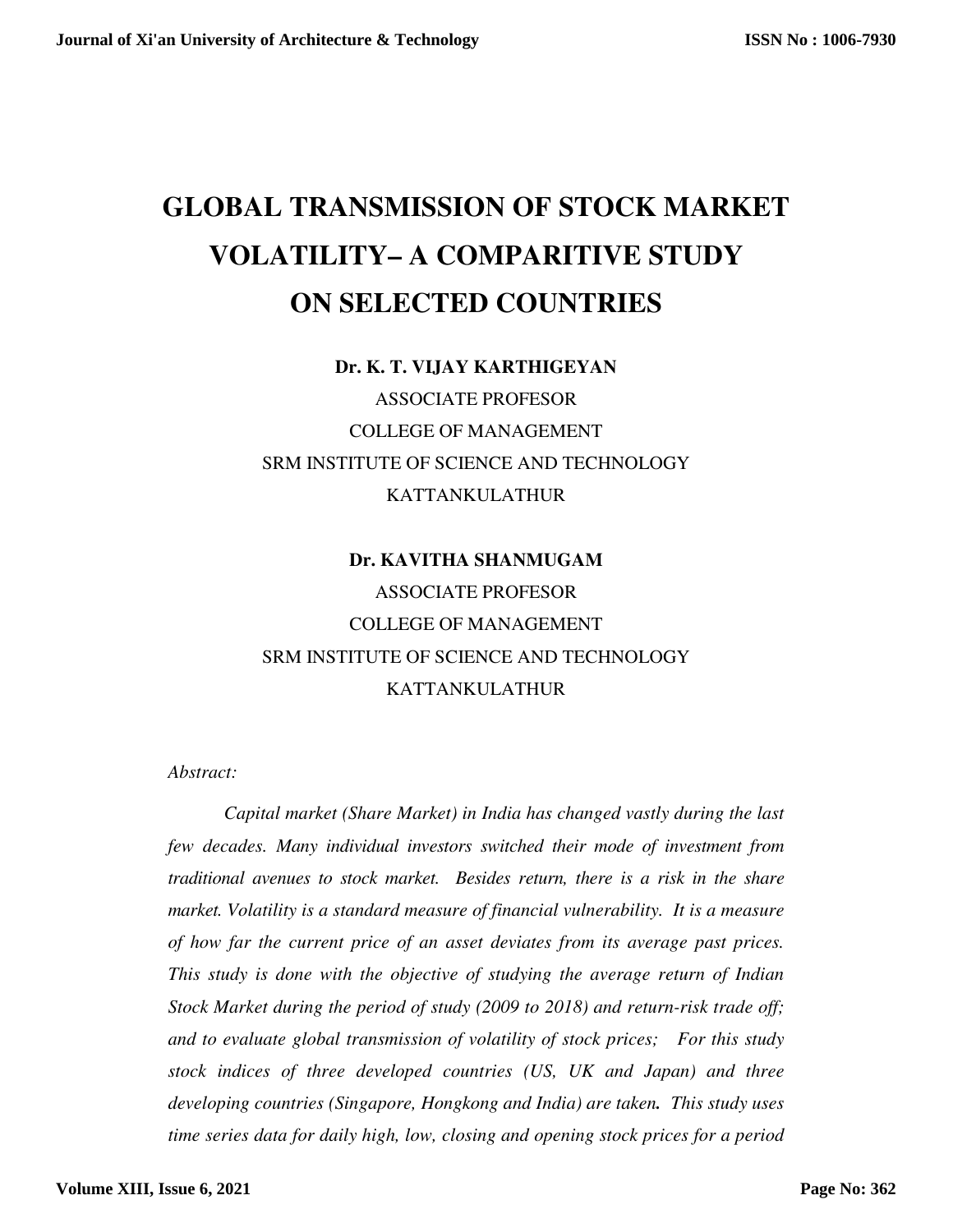*of 10 years from 2010 to 2019. The data was collected from websites of concerned stock exchange and from Thomson Reuters Eikon Market Database. The collected data was analyzed using standard formula for Volatility. Parkinsons model, RSV, Skewness, Kurtosis and Granger tools were also used. The analyzed data is presented in the tables and inferences were drawn.* 

*Keywords: ISMB, Volatility, RSV, Granger and Stock Indices* 

The capital markets have changed vastly during the last few decades and money management has undergone a concurrent evolution. In the early 1960's the term asset allocation did not exist. Traditionally, for an individual investor, diversification meant owning several stocks and bonds along with some cash. But modern portfolio theory redefined the concept of diversification, by adding to the traditional two-dimensional risk / return focus, a third dimension of 'diversification effect' on portfolio.

Share market in India, is growing rapidly. Many individual investors are switching their mode of investment from traditional avenues (savings in post offices, banks etc) to stock market. Institutional investors (both Indian and Foreign) are increasing in number. The market has seen many microstructure changes after 1991 (introduction of BOLT). This has attracted more number of investors to enter the stock market.

 Most of the investors, judge the movement of the market based on the movements of stock prices in the financial market. For example, when inflation rates are announced every Thursday, there is a change in the market movements. An announcement from government of any change in the interest rate also influences the market.

 At the same time, there is risk in share market. Risk and return are closely associated. If there is high risk, the return may also be high. Many investors are also ready to take high risk. The unpredictable behavior of the stock market gives it a tag-'a volatile market'.

India, after United States, hosts the second largest number of listed companies. Global investors now ardently seek India as their preferred location for investment. Once viewed with skepticism, stock market now appeals to middle class Indians also. Many Indians working in foreign countries now divert their savings to Indian stocks.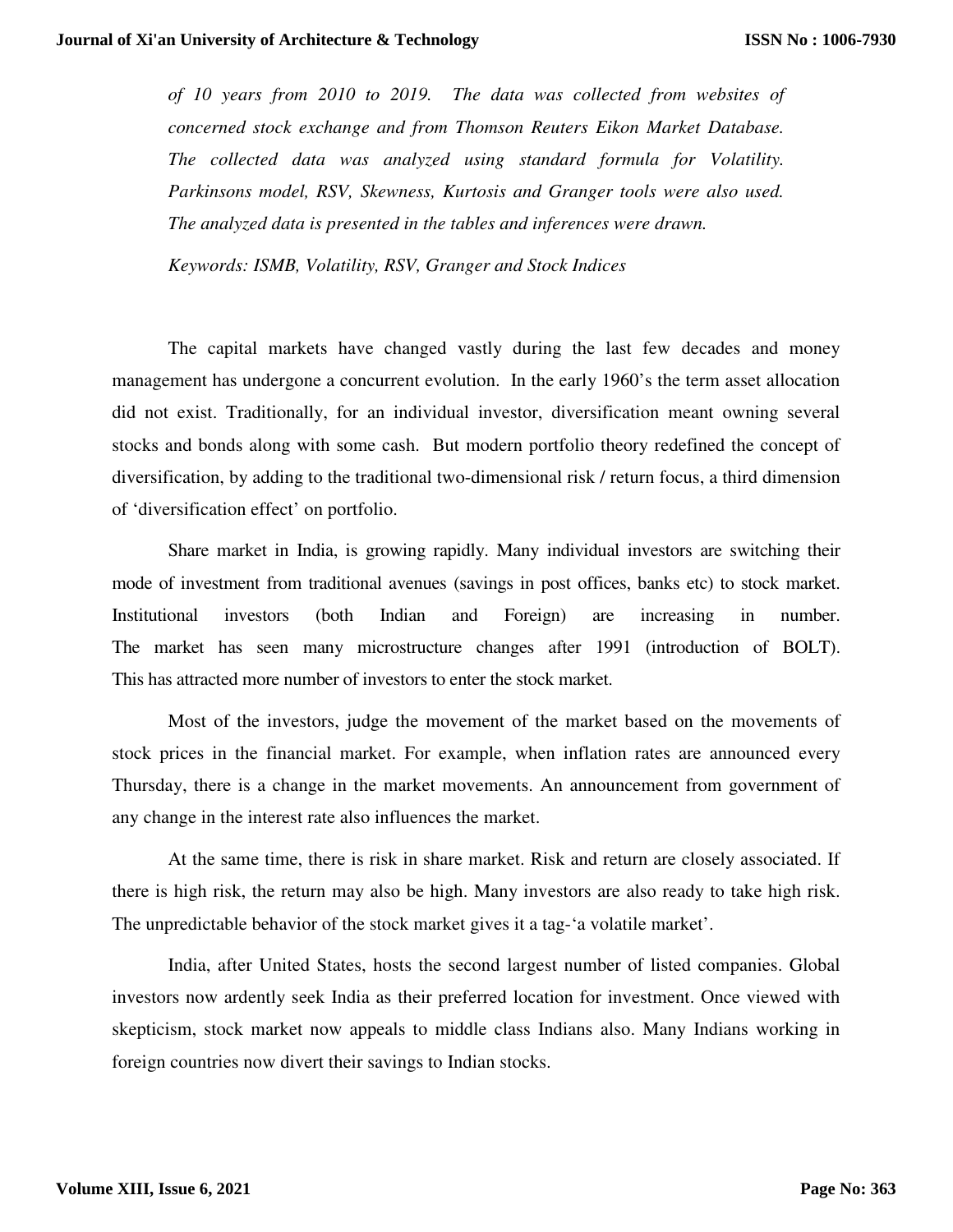This recent phenomenon is the result of opening up of online trading and lower interest rates from banks. The stockbrokers based in India are opening offices in different countries mainly to cater to the needs of non-resident Indians. The time factor also works for the NRI's. They can buy or sell stock online after returning from their work places. To them, the performance of the Indian stock market is important and it is closely watched. Their attention extends to the interrelationship between Indian stock market and the economy.

#### **Volatility**

 As a concept, volatility is simple and intuitive. It measures variability or dispersion about a central tendency. To be more meaningful, it is a measure of how far the current price of an asset deviates from its average past prices. Greater this deviation, greater is the volatility. At a more fundamental level, volatility can indicate the strength or conviction behind a price move.

 Since volatility is a standard measure of financial vulnerability, it plays a key role in assessing the risk / return trade-offs and forms an important input in asset allocation decisions. In segmented capital markets, a country's volatility is a critical input in the cost of capital (Bekaert and Harvey 1995). Peters (1996) noted that stock prices and returns are cyclical, imperfectly predictable in the short run, and unpredictable in the long run and that they exhibit nonlinear, and possibly chaotic, behavior related to time varying positive feedback.

Therefore there are several reasons that demand this study for India. First, perceptions vary about the dispersions of Indian stock prices. Second, there is need for a comprehensive study on the volatility in Indian stock markets covering as long a period as 20 years along with intra – day volatility and international comparison. Third, comparison of time-series volatility of Indian equity market, with other emerging and developed markets, distributional characteristics of the variance process and evidence if any, of asymmetries in volatility under different market conditions many shed light on the evolving characteristics of Indian equity market.

#### **Statement of the Problem**

 In investment in stock there are two sets of factors affecting the share price movements. One set is the fundamentals of the economy, and the other is the technical movements or market behavior. Any positive or negative news affects the market price of the shares. Therefore there is risk in investing in the shares because of the volatility in the stock market.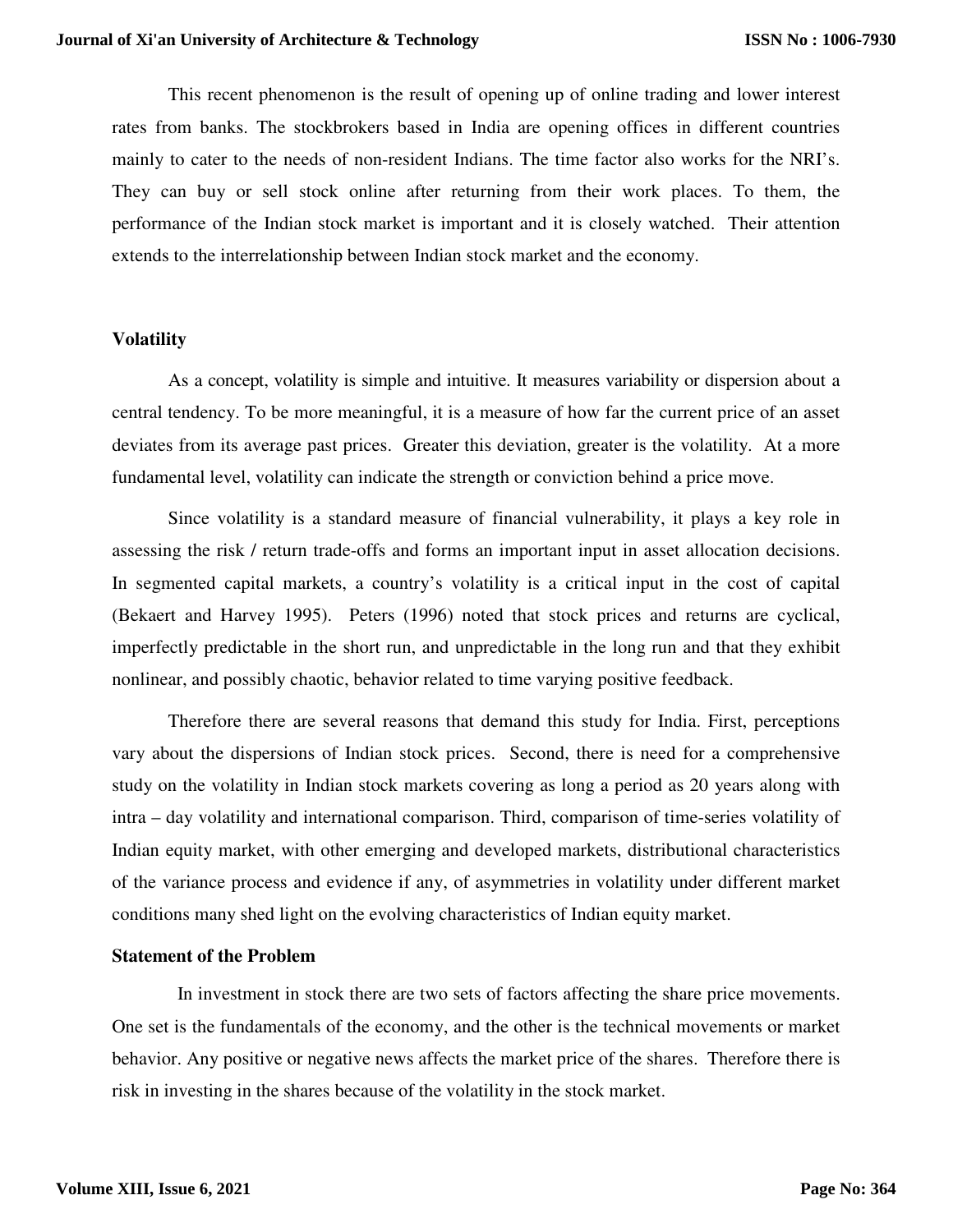There are several reasons that demand this study for India. First, perceptions vary about the dispersions of Indian stock prices. Second, there is need for a comprehensive study on the volatility in Indian stock markets covering as long a period as 20 years along with intra – day volatility and international comparison. Third, comparison of time-series volatility of Indian equity market, with other emerging and developed markets, distributional characteristics of the variance process and evidence if any, of asymmetries in volatility under different market conditions many shed light on the evolving characteristics of Indian equity market.

#### **Objectives**

- 1. to study the average return of Stock Market in India and selected countries during the period of study (2009 to 2018) and return-risk trade off;
- 2. to compare the returns of the markets under study and to evaluate global transmission of volatility of stock prices;

#### **Hypothesis**

There is significant global transmission of volatility across the markets.

#### **Reviews**

Lao and Singh (2011)studied the existence of herding behavior that challenged the validity of the ''efficient market hypothesis'' in the Chinese and Indian stock markets. Their findings suggested that herding behavior existed in both. The level of herding was seen to depend on market conditions. In the Chinese market, herding behavior was greater when the market was falling and the trading volume was high. On the other hand, in India, it occurred during up-swings in market conditions. Herding behavior was more prevalent during large market movements in both markets. In relative terms, a lower prevalence of herding behavior was detected in the Indian stock market.

Schwert (2011) used monthly returns for years from 1802 to 2010, daily returns for years from 1885 to 2010, and intraday returns for the years from 1982 to 2010 in the USA to show how stock volatility changed over time. They used various measures of volatility implied by option prices to infer what the market was expecting to happen in the months following the financial crisis in late 2008. This episode was associated with historically high levels of stock market volatility, particularly among financial sector stocks, but the market did not expect volatility to remain high for long and it did not. This was in sharp contrast to the prolonged periods of high volatility during the Great Depression. Similar analysis of stock volatility in the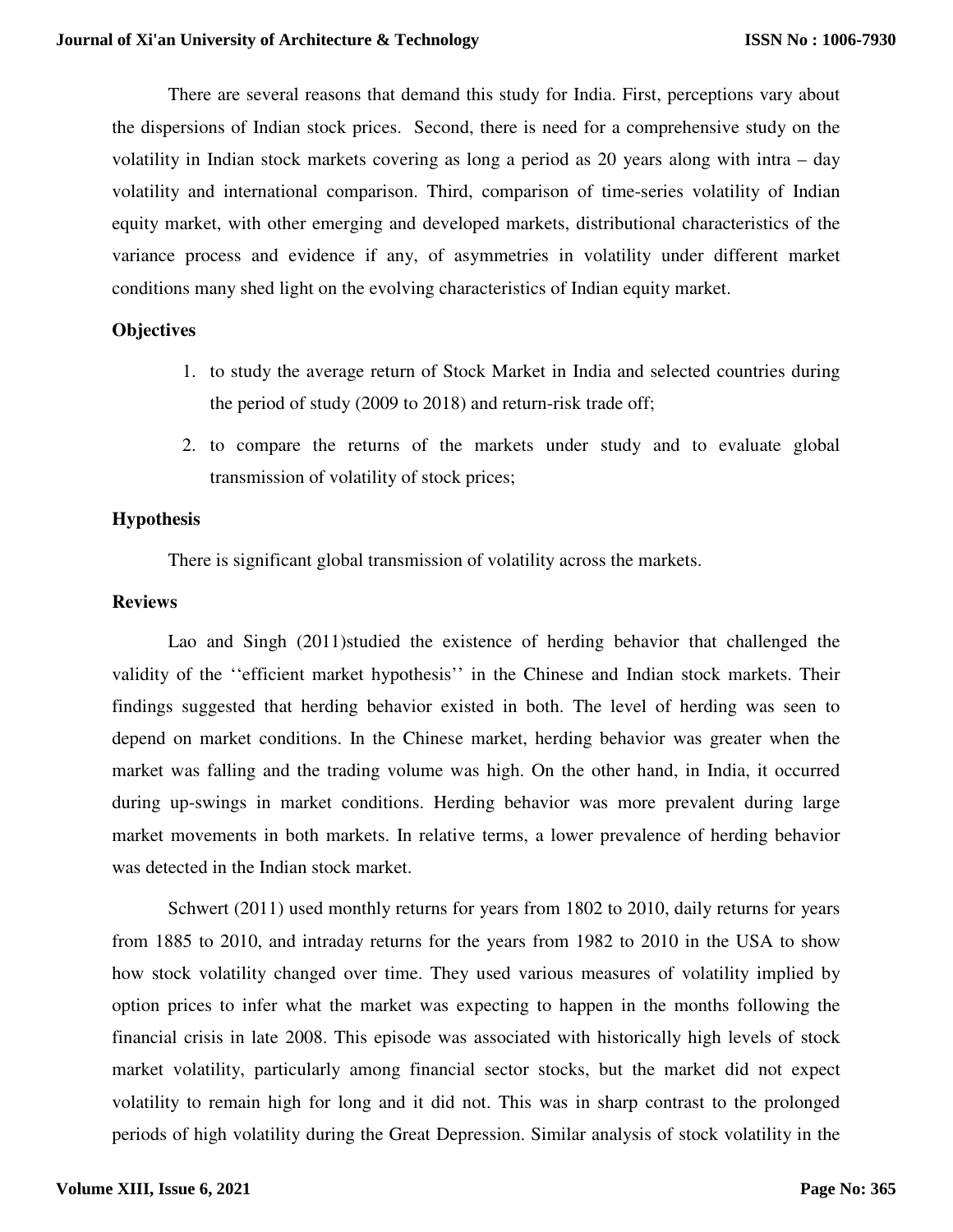United Kingdom and Japan reinforced the notion that the volatility seen in the 2008 crisis was relatively short-lived. While there was a link between stock volatility and real economic activity, such as unemployment rates, it could be misleading to overstate it.

Lettau and Ludvigson (2003) attempted to see whether excess stock market returns were predictable over time and, if so, at what horizons and with which economic indicators? They characterized the risk-return tradeoff as the conditional expected excess return on a broad stock market index divided by its conditional standard deviation, a quantity commonly known as the Sharpe ratio.

The two components of the risk-return relation (the numerator and the denominator of the Sharpe ratio) were the conditional mean excess stock return, and the conditional standard deviation of the excess return. They tried empirically measuring and statistically modeling each of these components separately, a process that unified to reveal an estimate of the conditional Sharpe ratio, or price of stock market risk.

Campbell and Viceira(2004) documented that expected excess returns on bonds and stocks, real interest rates, and risk shift over time in predictable ways. Furthermore, these shifts tended to persist over long periods of time. They proposed an empirical model that was able to capture these complex dynamics, yet was simple to apply in practice, and explored its implications for asset allocation.

They found that mean-reversion in stock returns decreased the volatility per period of real stock returns at long horizons, while reinvestment risk increased the volatility per period of real T-bill returns. Inflation risk increased the volatility per period of the real return on long-term nominal bonds held to maturity. They also found that stocks and bonds exhibited relatively low positive correlation at both ends of the term structure of risk, but they were highly positively correlated at intermediate investment horizons. Inflation was negatively correlated with bond and stock real returns at short horizons, but positively correlated at long horizons.

Bali and Peng (2006) study provided strong evidence of a positive relation between risk and return for the aggregate stock market using high-frequency data. They constructed the daily realized, GARCH, and range based volatility estimators that incorporated valuable information from intra-day returns and thus yielded more precise measures of market risk. In addition, the implied volatility index that used option prices to infer volatility expectations was considered as an alternative measure of risk. These alternative measures of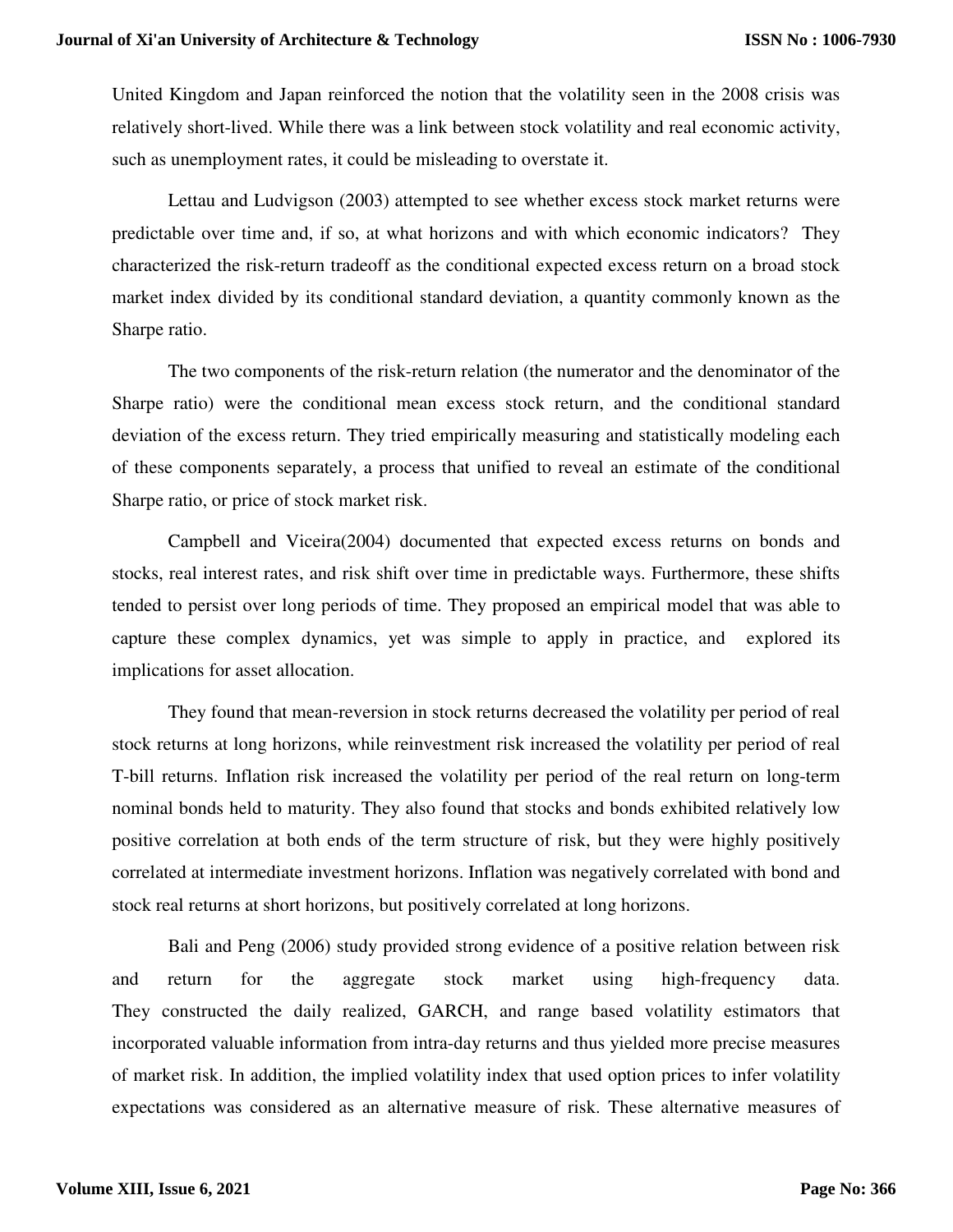market risk were employed to investigate the existence and significance of a risk-return tradeoff for several stock market indices. In support of the ICAPM, there was a positive and statistically significant relation between conditional mean and conditional volatility of market returns at the daily level.

Lundblad (2004) pointed out that while many asset pricing models implied a positive relationship between the risk premium on the market portfolio and the variance of its return, previous studies found the empirical relationship to be weak, at best. He contended that the weak empirical relationship was an artifact of the small sample nature of the available data, as an extremely large number of time-series observations was required to precisely estimate this relationship.

Shah and Thomas (2001)showed that at a *technical* level, India's equity market fared very well in the decade of the 1990s. Starting from extremely primitive conditions, policy makers at SEBI, the Finance Ministry and NSE were able to create complex, technology-intensive market infrastructure which transformed the mechanics of trading securities. The decision at NSE to use a "demutualised" structure was an important innovation.

#### **Selection of Countries**

As the aim of the study is to understand the global transmission on volatility and considering the time constraint of an individual researcher and also voluminous data to be collected for different countries, this study is restricted to five countries - three developed countries viz., United States of America (USA), United Kingdom (UK) and Japan and two developing countries Singapore and Hongkong besides India

#### **Indian Stock Market**

India has two major stock exchanges: Bombay Stock Exchange (BSE) and the National Stock Exchange (NSE). Started as the "The Native Share and Stock Brokers Association" in 1875, BSE is the oldest stock exchange in India and also in Asia. For many years BSE was the premier exchange in the country. The NSE was founded as recently as 1994, to provide facilities that serve as a model for the securities industry in terms of trading systems, practices and procedures .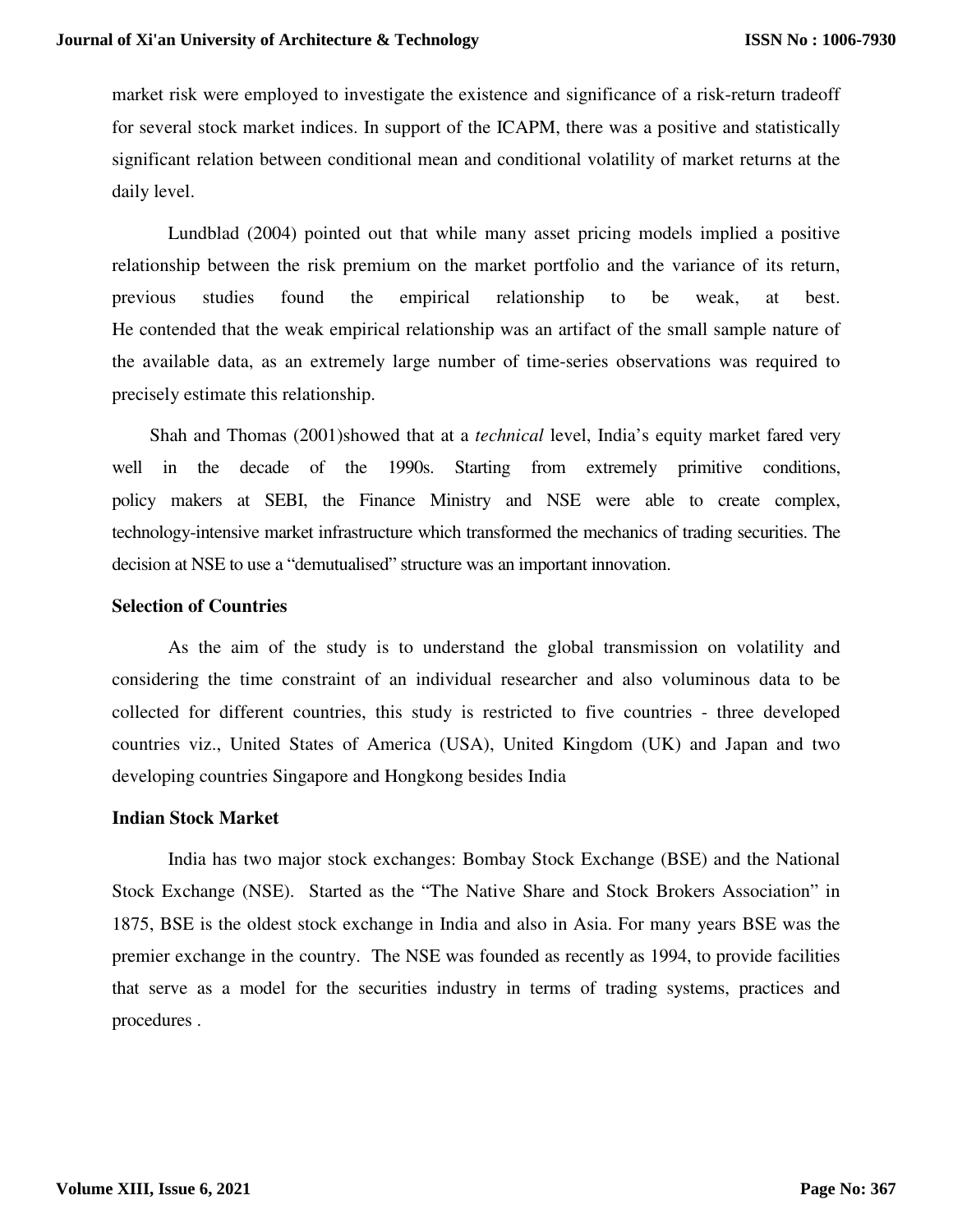#### **Indices**

An index is an indicator of the performance of the market. There are various indices available for the Indian Stock Market. A good stock market index captures the behaviour of the overall equity market and it serves:

- as a barometer for market behaviour.
- as a benchmark portfolio performance,
- as an underlying feature in derivative instruments like index futures and
- in passive fund management by index funds.

#### **Sensex (BSE - Index)**

The BSE Index, Sensex, is India's first stock market index that enjoys an iconic stature , and is tracked worldwide. It is an index of 30 stocks representing 12 major sectors. The Sensex is constructed on a 'free-float' methodology, and is sensitive to market sentiments and market realities.

#### **Materials and Methods**

#### **Data**

This study uses time series data for daily high, low, closing and opening stock prices for a period of 20 years from 1991 to 2010 for all the countries under study.

#### **Analysis**

The analysis begins with the study of time series of volatility. As a simple and convenient measure, standard deviation is taken as a proxy for variability in stock returns. The first step is to calculate returns using logarithmic method.

$$
r_t = \ln\left[\frac{I_t}{I_{t-1}}\right]
$$

Wherert and It indicate return and index value respectively at time 't'. for  $t = 1, 2, ..., n$ 

Arithmetic mean, standard deviation, skewness and kurtosis are computed as discussed later. Past cross – country studies have indicated non-normality of stock returns. Therefore the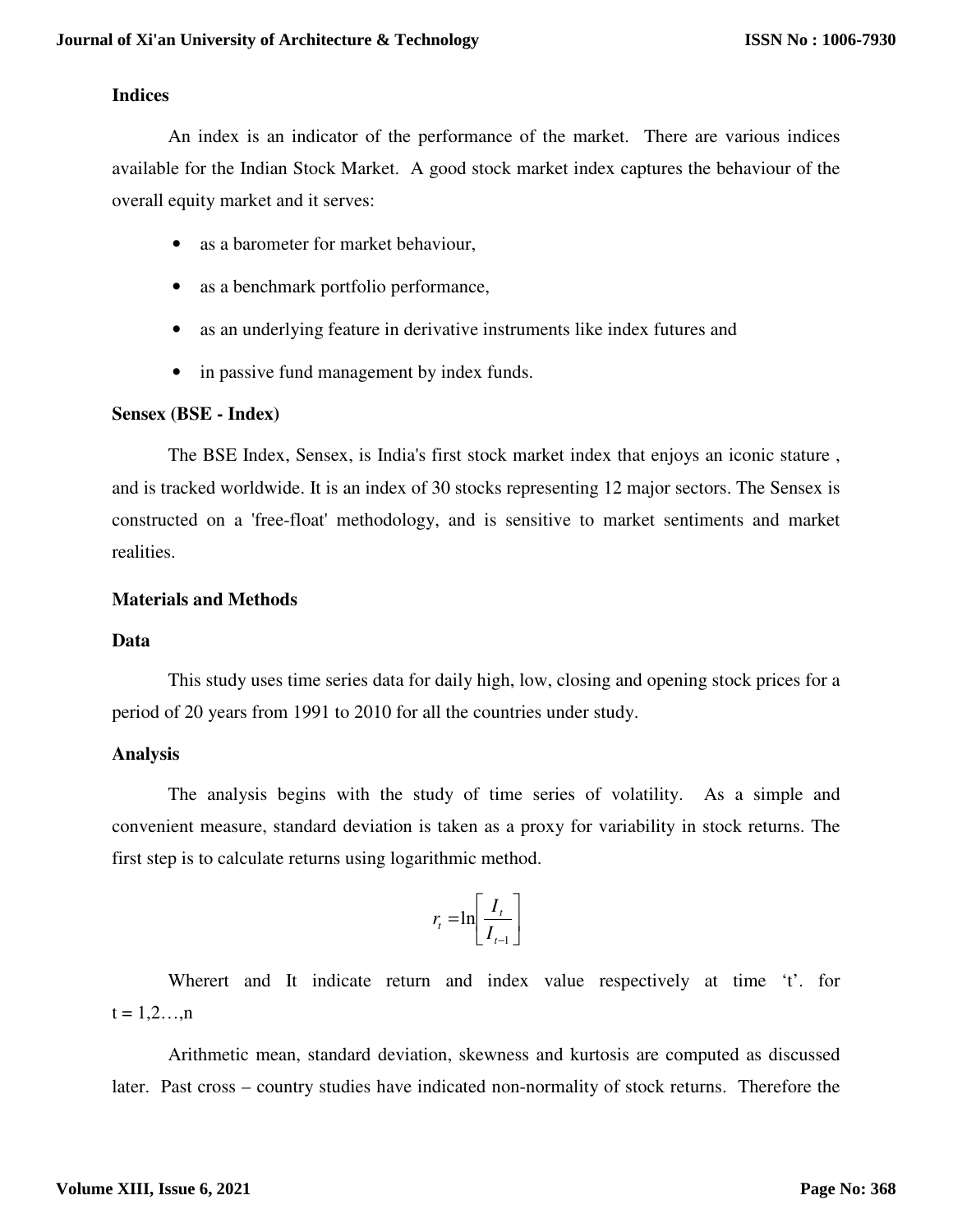researcher went beyond the first and second order moments and computed third and fourth order movements to infer more information about the patterns of price returns.

#### *Volatility*

The following standard formula is used for computing standard deviation (volatility).

$$
\sigma = \sqrt{(1/n-1)\sum (r_1 - \overline{r})^2}
$$

 Parkinsons' model is used for estimating intra-day volatility by using intra-day highs and lows. Since, most asset pricing models are based on continuous time the extreme value estimators are more efficient. The following Parkinson model is used to estimate intra-day volatility. This volatility measure is referred to as high – low volatility (HLV). In the study use of a factor 0.601 scales down volatility although, statistically, it is correct. Therefore, in order to provide additional information on intra – day (high – low) volatility for  $\sigma$  for K = 1 is also computed.

$$
\sigma = K \sqrt{(1/n) \sum \log(H_t/L_t)^2}
$$

where  $K=0.601$  and  $H_t$  and  $L_t$  denote intra-day high and low respectively.

$$
\sigma = K \sqrt{(1/n) \sum \log(H_t/L_t)^2}
$$

where K=1 to measure high and low high and low volatility.

#### **Time Series Analysis**

It is about identification, estimation and diagnostic checking of stationarity of the time series. All the above measures require the time series of stock prices to be stationary, but it may not hold in real data. Therefore, the time series are tested first for stationarity. If the time series are non – stationary, necessary corrections are made to make them stationary. The test for stationary is as follows:

A series  ${Y<sub>t</sub>}$  is said to be covariance stationary if for all t and t ~ s:

$$
1. \qquad E\{Y_t\} = E\{Y_s\} = \mu
$$

2. 
$$
E(Y_t - \mu)^2 = E(Y_{t-s} - m)^2 = \sigma^2
$$

3. 
$$
E(Y_t - \mu) = (Y_{t-s} - \mu) = E(Y_{t-j} - \mu) = (Y_{t-j-s} - \mu) = y_s
$$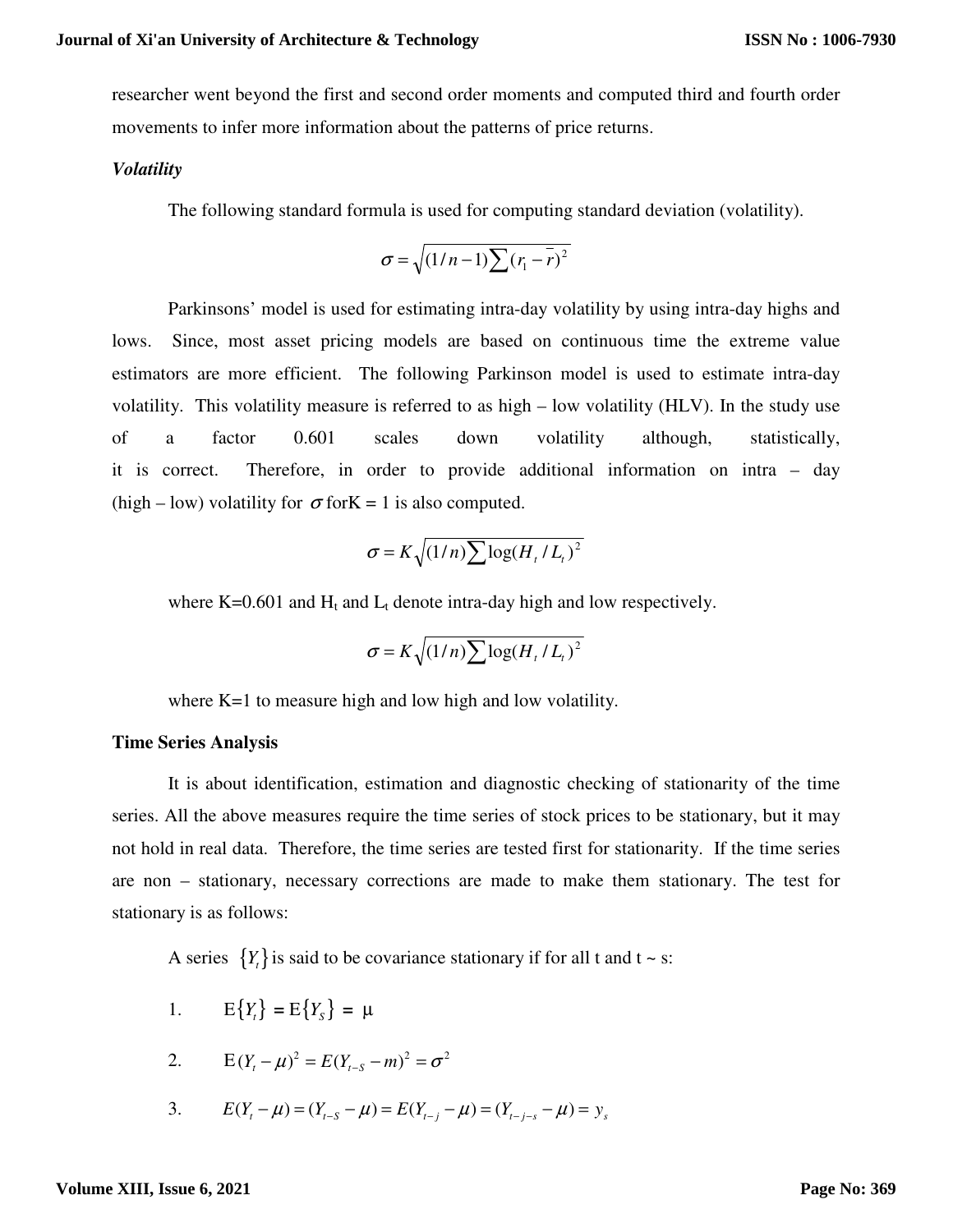It means that the mean, variance and covariance are invariant to the time origin.

#### **Dickey – Fuller Test**

 Dickey and Fuller (1979, 1981) devised a procedure to formally test for the presence of a unit root, on the simple assumption that a series Xt is following AR (1) process of the form:

4. 
$$
E(X_t) = \rho X_{t-1} + e_t
$$

It is tested for  $\rho =1$  (unity and hence unit root). They consider three different equations to test for the presence of unit root:

5.  $X_i = \rho X_{i-1} + e_i$ 

6. 
$$
X_t = a_0 + \rho X_{t-1} + e_t
$$

7. 
$$
X_t = a_0 + \rho X_{t-1} + a_1 t + e_t
$$

The difference between the equations is the presence of  $a_0$  and  $a_1$ . The regression equation (5) is a *pure random walk* model; (6) adds an intercept term (ao) to allow for *drift* if any and (7) includes both *drift*  $(a_0)$  and *linear time trend*  $(a_1)$ . In all the three linear regressions, the interest is on parameter  $\rho$ . If  $\rho =1$ , the null hypothesis (Ho:  $\rho =1$ ) is not rejected, then the series  $X_t$  in *non* – *stationary* and the usual *tests of significancedo not apply*. If the  $H_0$  is rejected and the alternative hypothesis,  $H_A$ :  $\rho$ < *l* is accepted then the series  $X_t$  is stationary. The restriction in the model is the assumption of R (1) process and it was relaxed in the ADF test. Therefore, it is used in this study.

#### **Engle - Granger's Causality Test**

 The Granger's causality test is generally used to test whether there is bilateral causality or unilateral causality between two variables, for example between PCE and PDI. The formula for this test is:

$$
F = [(RSS_R - RSS_{UR}) / (m)] / [(RSS_{UR}) / (n-k)]
$$

where,

 $RSS<sub>R</sub>$  = Residual Sum of Square of Restricted Regression

 $RSS<sub>UR</sub>$  = Residual Sum of Square of Unrestricted Regression

m = Number of lags in unrestricted regression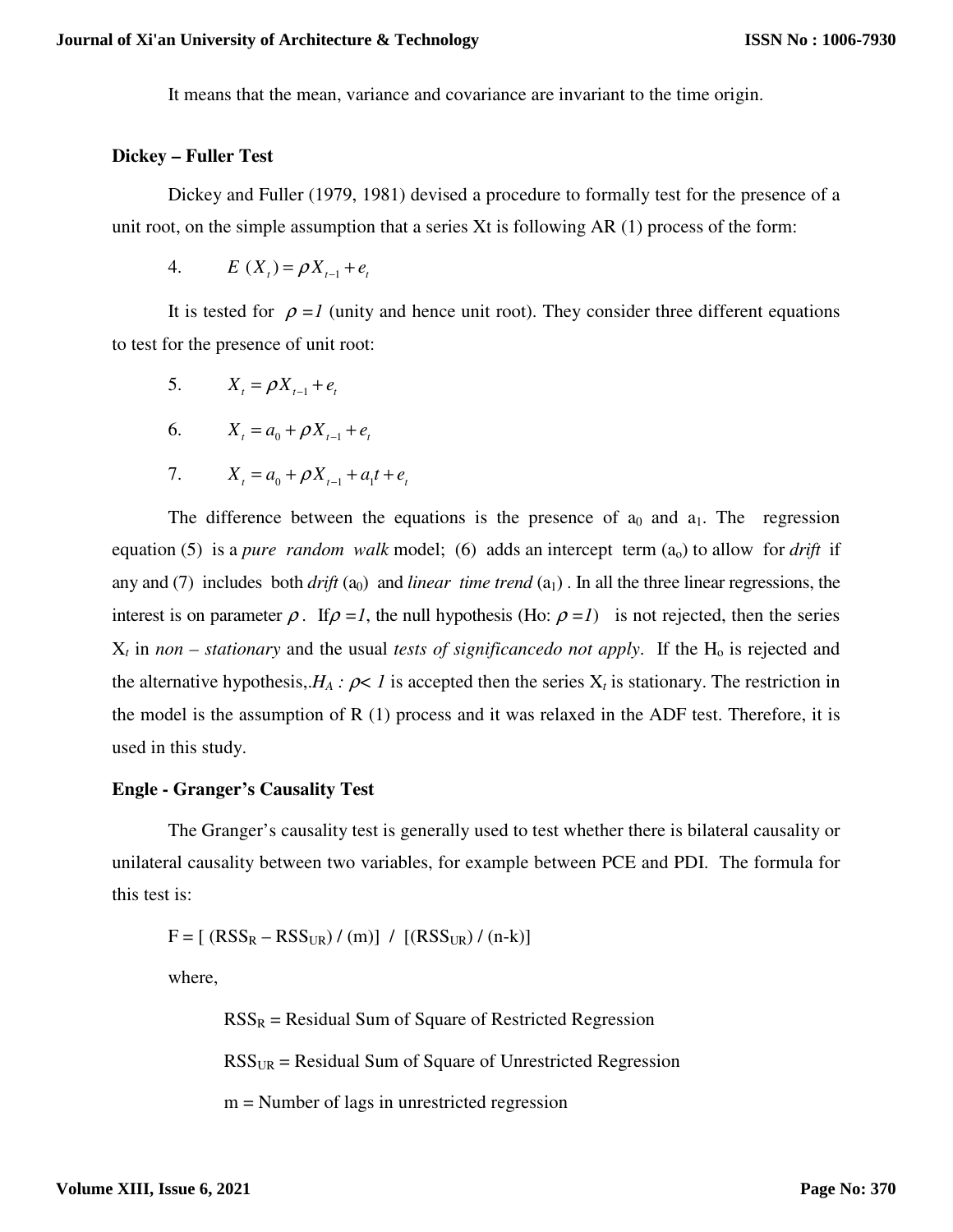$n =$  Sample size

#### **Results and Discussion:**

#### **Stock Price Indices**

The stock price indices of India and other countries are presented in Table 1

| Countries (j)<br>Year (i) | <b>India</b> | <b>USA</b> | UK   | <b>Japan</b> | <b>Singapore</b> | Hongkong |
|---------------------------|--------------|------------|------|--------------|------------------|----------|
| 1991                      | 1909         | 3169       | 2493 | 22984        | 1477             | 4297     |
| 1992                      | 2615         | 3301       | 2847 | 16925        | 1524             | 5512     |
| 1993                      | 3346         | 3754       | 3418 | 17417        | 2426             | 11888    |
| 1994                      | 3927         | 3834       | 3066 | 19723        | 2240             | 8191     |
| 1995                      | 3110         | 5117       | 3689 | 19868        | 2267             | 10073    |
| 1996                      | 3085         | 6448       | 4119 | 19361        | 2217             | 13452    |
| 1997                      | 3659         | 7908       | 5136 | 15259        | 1530             | 10723    |
| 1998                      | 3055         | 9181       | 5883 | 13842        | 1393             | 10049    |
| 1999                      | 5006         | 11497      | 6930 | 18934        | 2480             | 16962    |
| 2000                      | 3972         | 10788      | 6223 | 13786        | 1927             | 15096    |
| 2001                      | 3262         | 10022      | 5217 | 10543        | 1624             | 11397    |
| 2002                      | 3377         | 8342       | 3940 | 8579         | 1341             | 9321     |
| 2003                      | 5839         | 10454      | 4477 | 10677        | 1765             | 12576    |
| 2004                      | 6603         | 10783      | 4814 | 11489        | 2066             | 14230    |
| 2005                      | 9398         | 10718      | 5619 | 16111        | 2347             | 14876    |
| 2006                      | 13787        | 12463      | 6221 | 17226        | 2986             | 19965    |
| 2007                      | 20287        | 13265      | 6457 | 15308        | 3482             | 27813    |
| 2008                      | 9647         | 8776       | 4434 | 8860         | 1762             | 14387    |
| 2009                      | 17465        | 10428      | 5413 | 10546        | 2898             | 21873    |
| 2010                      | 20509        | 11578      | 5900 | 10229        | 3190             | 23035    |

**Table 1: Stock Price Indices of Selected Countries - 1991 – 2010** 

**Note:** *Indices are: 1.Sensex, 2.NYSE, 3.FTSE, 4.Nikkie, 5.ST Index and 6. Hang Seng.* 

 The time series of data for each country were first tested for stationarity (or unit root) with the help of augmented Dickey – Fuller (ADF) test.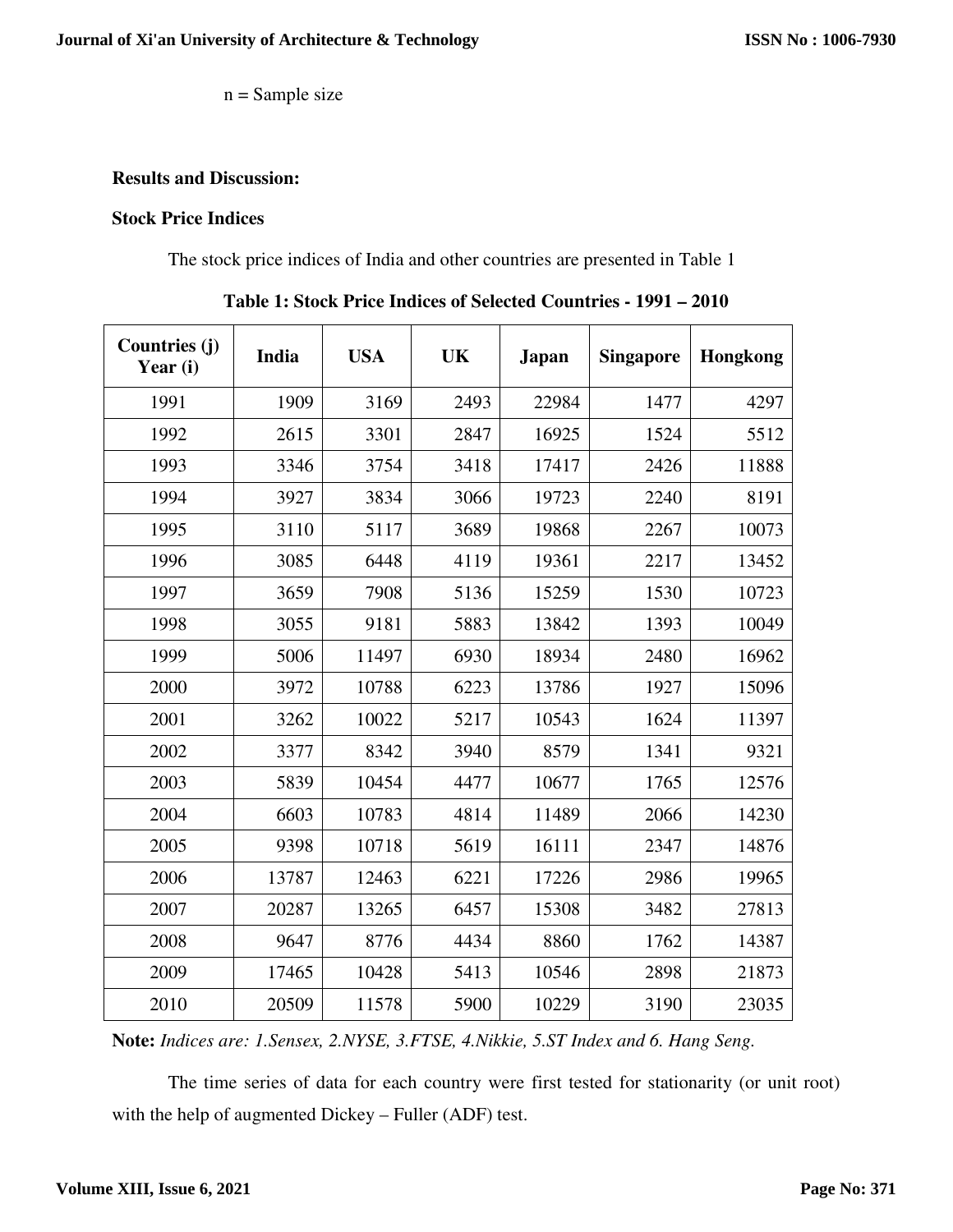#### **Stationarity Tests**

 Any empirical work based on time series data assumes that the underlying time series is stationary. If it is not stationary, it may be a cause of autocorrelation and also the problem of **spurious** or **nonsense regression**. Financial time series such as stock prices exhibit random walk phenomenon. If this were in fact the case, **forecasting** asset prices would be a **futile exercise**. For the present research, **causality** test of Granger is used. It assumes that the time series of stock prices are **stationary**.

| SI.<br>N <sub>o</sub> | Country    |                    | <b>Without Constant and</b><br>Trend |                    | <b>With Constant and</b><br><b>Without Trend</b> | <b>With Constant and</b><br><b>Trend</b> |             |  |
|-----------------------|------------|--------------------|--------------------------------------|--------------------|--------------------------------------------------|------------------------------------------|-------------|--|
|                       |            | $(\widehat{\tau})$ | $(\tau)$                             | $(\widehat{\tau})$ | $(\tau)$                                         | $(\widehat{\tau})$                       | $(\tau)$    |  |
| (1)                   | (2)        | (3)                | (4)                                  | (5)                | (6)                                              | (7)                                      | (8)         |  |
| $\mathbf{1}$          | India      | $-5.715862$        | $-1.961409$                          | $-6.144017$        | $-1.961409$                                      | $-4.760214$                              | $-1.961409$ |  |
| $\overline{2}$        | <b>USA</b> | -4.229091          | $-1.961409$                          | $-4.471658$        | $-1.961409$                                      | -4.903856                                | $-1.961409$ |  |
| 3                     | <b>UK</b>  | $-3.619254$        | $-1.961409$                          | $-3.937913$        | $-1.961409$                                      | -4.671272                                | $-1.961409$ |  |
| $\overline{4}$        | Japan      | $-4.524074$        | $-1.961409$                          | $-4.343050$        | $-1.961409$                                      | $-4.652356$                              | $-1.961409$ |  |
| 5                     | Singapore  | $-5.521849$        | $-1.961409$                          | $-5.491374$        | $-1.961409$                                      | $-4.698141$                              | $-1.961409$ |  |
| 6                     | Hongkong   | $-6.101642$        | $-1.961409$                          | $-5.402351$        | $-1.961409$                                      | $-5.127078$                              | $-1.961409$ |  |

**Table 2: Results of Augmented Dickey Fuller Test for Unit – root** 

**Note:** *ADF Test was carried out at one difference level with zero lag difference for all the countries* 

*Table values are critical values*  $(\tau)$  *for 5% level* 

 As seen in the table above, in all cases - i.e., for all the countries and for each of the three hypotheses the estimated tau  $(\bar{\tau})$  $\overline{a}$ values are larger than critical (table values of  $(\tau)$ ) for five percent level of significance. Therefore H<sub>0</sub>:  $\delta = 0$  is rejected and all the time series are seen to be **stationary**. Therefore, the indices were used, without any need for adjustment, for estimating returns (r), volatility (σ) and the ratio ( $r/\sigma$ ). The estimates are presented in Table 3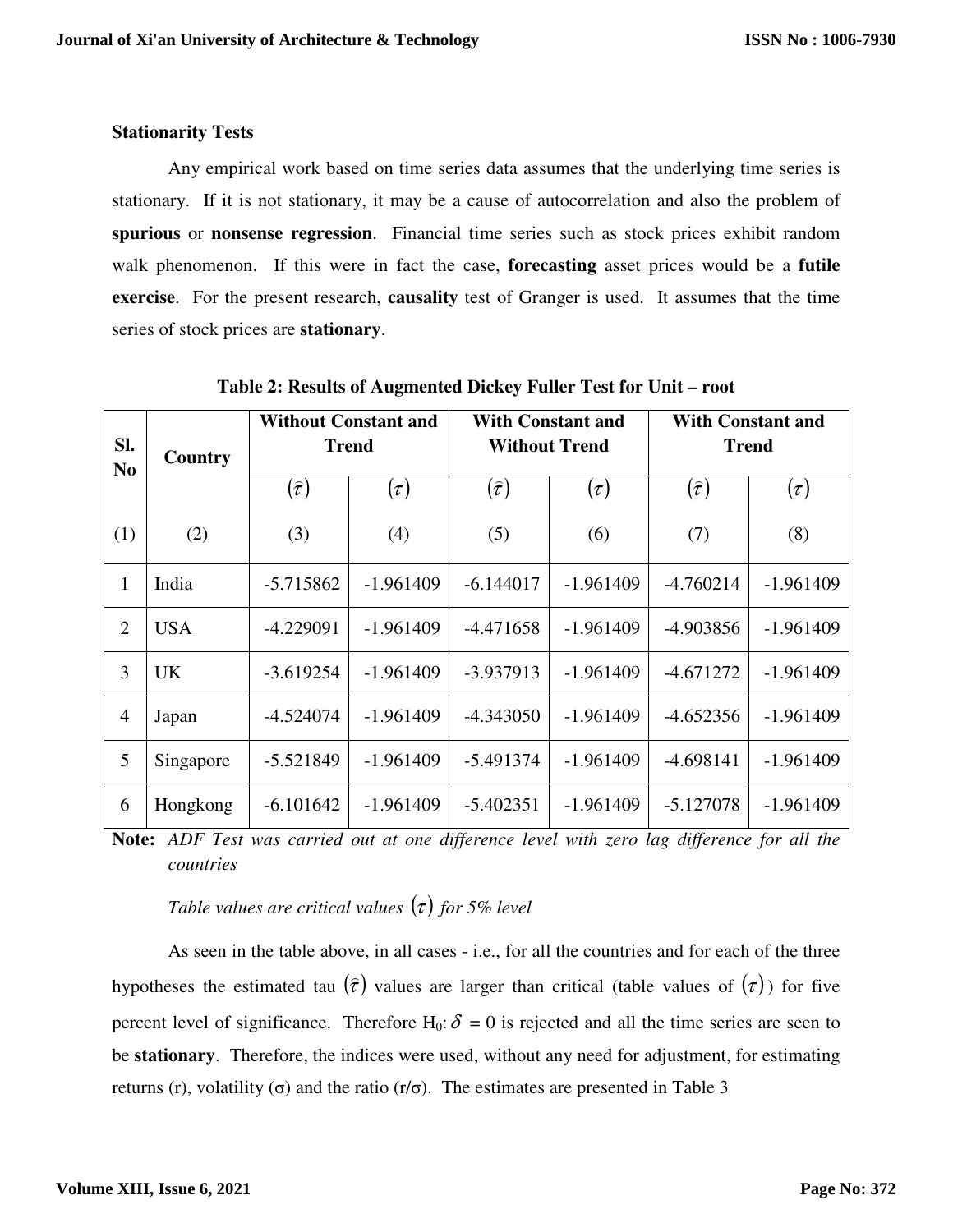| <b>Country</b>    | India       |          |              |          | <b>USA</b> |              |          | UK       |              |  |  |
|-------------------|-------------|----------|--------------|----------|------------|--------------|----------|----------|--------------|--|--|
| (i) / Year<br>(i) | $\mathbf r$ | $\sigma$ | $(r/\sigma)$ | r        | $\sigma$   | $(r/\sigma)$ | r        | $\sigma$ | $(r/\sigma)$ |  |  |
| (1)               | (2)         | (3)      | (4)          | (5)      | (6)        | (7)          | (8)      | (9)      | (10)         |  |  |
| 1991              | 2.623       | 4.137    | 0.634        | 0.504    | 2.103      | 0.240        | 0.015    | 1.751    | 0.009        |  |  |
| 1992              | 1.140       | 7.968    | 0.143        | 0.148    | 0.971      | 0.152        | 0.480    | 2.350    | 0.204        |  |  |
| 1993              | 0.892       | 3.713    | 0.240        | 0.465    | 0.768      | 0.606        | 0.663    | 1.337    | 0.495        |  |  |
| 1994              | 0.579       | 3.517    | 0.165        | 0.077    | 1.630      | 0.047        | $-0.394$ | 1.944    | $-0.203$     |  |  |
| 1995              | $-0.844$    | 2.562    | $-0.329$     | 1.044    | 1.051      | 0.994        | 0.670    | 0.892    | 0.751        |  |  |
| 1996              | $-0.030$    | 3.409    | $-0.009$     | 0.837    | 1.238      | 0.676        | 0.398    | 0.820    | 0.486        |  |  |
| 1997              | 0.617       | 3.460    | 0.178        | 0.739    | 2.219      | 0.333        | 0.799    | 1.923    | 0.415        |  |  |
| 1998              | $-0.652$    | 3.787    | $-0.172$     | 0.540    | 2.830      | 0.191        | 0.492    | 2.164    | 0.227        |  |  |
| 1999              | 1.787       | 3.473    | 0.515        | 0.814    | 1.760      | 0.462        | 0.593    | 1.478    | 0.401        |  |  |
| 2000              | $-0.837$    | 3.063    | $-0.273$     | $-0.230$ | 2.117      | $-0.109$     | $-0.390$ | 1.908    | $-0.204$     |  |  |
| 2001              | $-0.712$    | 3.485    | $-0.204$     | $-0.267$ | 2.549      | $-0.105$     | $-0.638$ | 1.828    | $-0.349$     |  |  |
| 2002              | 0.125       | 2.564    | 0.049        | $-0.664$ | 2.744      | $-0.242$     | $-1.016$ | 2.581    | $-0.394$     |  |  |
| 2003              | 1.981       | 3.016    | 0.657        | 0.817    | 1.431      | 0.571        | 0.462    | 1.926    | 0.240        |  |  |
| 2004              | 0.445       | 3.012    | 0.148        | 0.112    | 0.911      | 0.123        | 0.263    | 0.789    | 0.333        |  |  |
| 2005              | 1.278       | 2.776    | 0.460        | $-0.022$ | 1.090      | $-0.020$     | 0.559    | 1.008    | 0.555        |  |  |
| 2006              | 1.387       | 2.682    | 0.517        | 0.546    | 0.588      | 0.929        | 0.368    | 0.997    | 0.369        |  |  |
| 2007              | 1.398       | 2.663    | 0.525        | 0.226    | 1.276      | 0.177        | 0.135    | 1.113    | 0.121        |  |  |
| 2008              | $-2.690$    | 4.939    | $-0.545$     | $-1.495$ | 2.370      | $-0.631$     | $-1.360$ | 2.768    | $-0.491$     |  |  |
| 2009              | 2.148       | 4.030    | 0.533        | 0.624    | 2.819      | 0.221        | 0.722    | 2.370    | 0.305        |  |  |
| 2010              | 0.582       | 2.068    | 0.281        | 0.378    | 2.173      | 0.174        | 0.312    | 2.161    | 0.144        |  |  |

# **Table 3: Average Annual Returns ( r ), Volatility (σ ) and Ratio ( r / σ ) of Stocks of Selected Countries in Current Prices in Local Currencies - 1991 - 2010**

*(%)*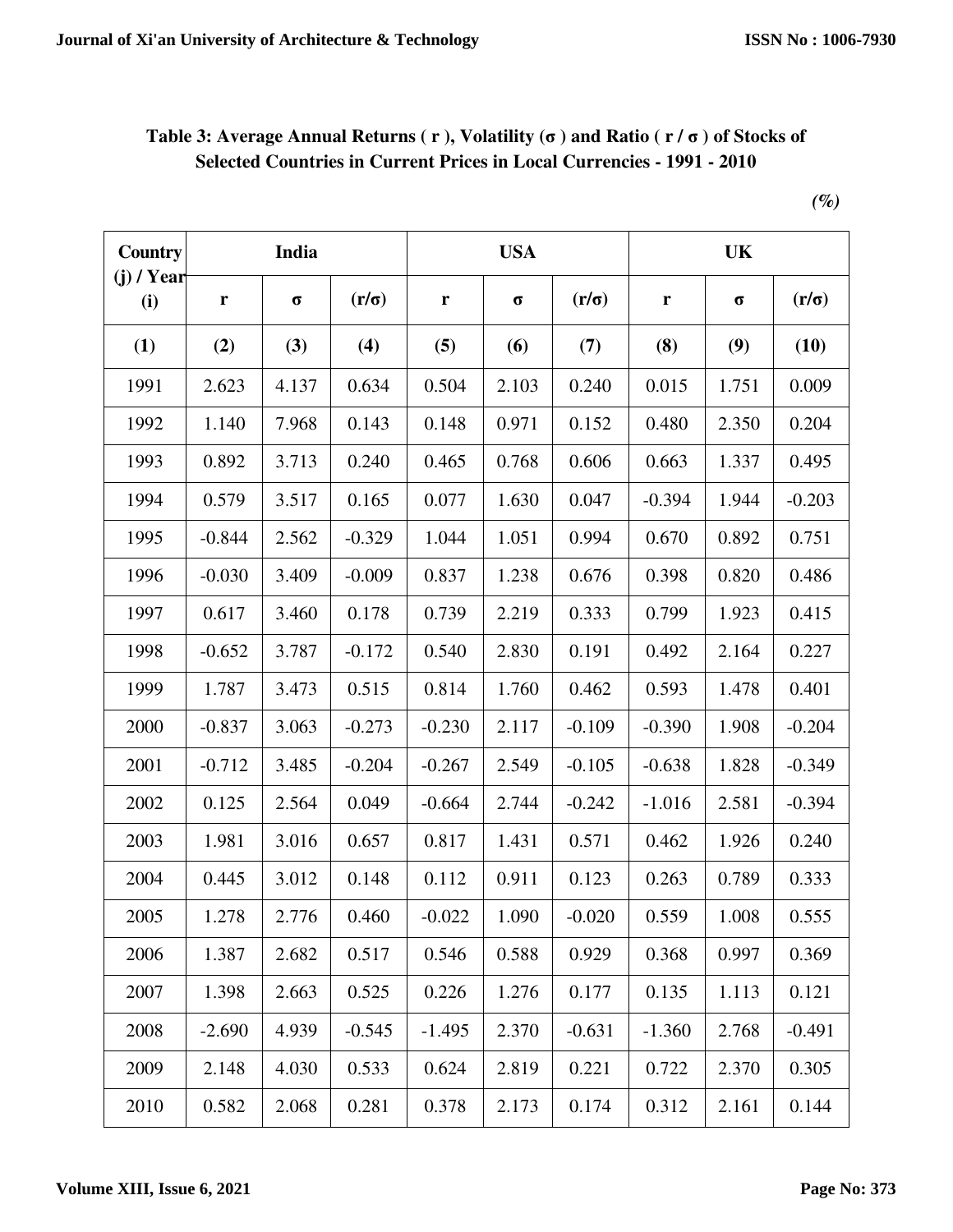**Note:***r* - *average returns* (%) for stocks (indices);  $\sigma$  = *volatility* (%) and ratio ( $r / σ$ ) all in *current prices*

#### **Table3contd**

| <b>Country</b><br>(i) / Year |          | <b>Japan</b> |              |          | <b>Singapore</b> |              |          | Hongkong |              |  |
|------------------------------|----------|--------------|--------------|----------|------------------|--------------|----------|----------|--------------|--|
| (i)                          | r        | $\sigma$     | $(r/\sigma)$ | r        | σ                | $(r/\sigma)$ | r        | σ        | $(r/\sigma)$ |  |
| (1)                          | (2)      | (3)          | (4)          | (5)      | (6)              | (7)          | (8)      | (9)      | (10)         |  |
| 1991                         | $-0.692$ | 3.050        | $-0.227$     | $-0.276$ | 1.446            | $-0.191$     | 0.979    | 1.422    | 0.689        |  |
| 1992                         | $-1.107$ | 3.262        | $-0.340$     | 0.114    | 1.697            | 0.067        | 0.901    | 2.959    | 0.305        |  |
| 1993                         | 0.104    | 3.391        | 0.031        | 1.681    | 2.321            | 0.724        | 2.782    | 3.910    | 0.711        |  |
| 1994                         | 0.450    | 2.452        | 0.184        | $-0.289$ | 2.323            | $-0.124$     | $-1.348$ | 3.198    | $-0.422$     |  |
| 1995                         | 0.027    | 3.214        | 0.008        | 0.043    | 1.620            | 0.027        | 0.749    | 2.783    | 0.269        |  |
| 1996                         | $-0.094$ | 2.309        | $-0.041$     | $-0.080$ | 1.856            | $-0.043$     | 1.047    | 2.014    | 0.520        |  |
| 1997                         | $-0.862$ | 2.378        | $-0.362$     | $-1.342$ | 3.252            | $-0.413$     | $-0.821$ | 5.440    | $-0.151$     |  |
| 1998                         | $-0.353$ | 2.936        | $-0.120$     | $-0.340$ | 7.257            | $-0.047$     | $-0.235$ | 5.688    | $-0.041$     |  |
| 1999                         | 1.134    | 1.742        | 0.651        | 2.088    | 3.295            | 0.633        | 1.895    | 3.918    | 0.484        |  |
| 2000                         | $-1.149$ | 2.983        | $-0.385$     | $-0.913$ | 3.406            | $-0.268$     | $-0.422$ | 3.304    | $-0.128$     |  |
| 2001                         | $-0.971$ | 2.567        | $-0.378$     | $-0.620$ | 3.841            | $-0.161$     | $-1.017$ | 3.422    | $-0.297$     |  |
| 2002                         | $-0.746$ | 2.605        | $-0.286$     | $-0.692$ | 2.587            | $-0.268$     | $-0.728$ | 2.384    | $-0.305$     |  |
| 2003                         | 0.792    | 2.091        | 0.379        | 0.993    | 1.525            | 0.651        | 1.084    | 1.847    | 0.587        |  |
| 2004                         | 0.265    | 1.594        | 0.166        | 0.571    | 0.978            | 0.584        | 0.447    | 2.068    | 0.216        |  |
| 2005                         | 1.224    | 1.899        | 0.644        | 0.462    | 1.194            | 0.387        | 0.161    | 1.646    | 0.098        |  |
| 2006                         | 0.242    | 1.734        | 0.140        | 0.871    | 1.642            | 0.530        | 1.065    | 1.329    | 0.801        |  |
| 2007                         | $-0.427$ | 1.279        | $-0.334$     | 0.557    | 1.942            | 0.287        | 1.200    | 2.793    | 0.430        |  |
| 2008                         | $-1.979$ | 4.337        | $-0.456$     | $-2.466$ | 4.091            | $-0.603$     | $-2.385$ | 4.619    | $-0.516$     |  |
| 2009                         | 0.631    | 3.027        | 0.208        | 1.801    | 3.388            | 0.532        | 1.516    | 3.179    | 0.477        |  |
| 2010                         | $-0.111$ | 2.725        | $-0.041$     | 0.348    | 1.755            | 0.198        | 0.187    | 2.015    | 0.093        |  |

**Note:***r* - *average returns* (%) for stocks (indices);  $\sigma$  = volatility (%) and ratio ( $r / \sigma$ ) all in *current prices*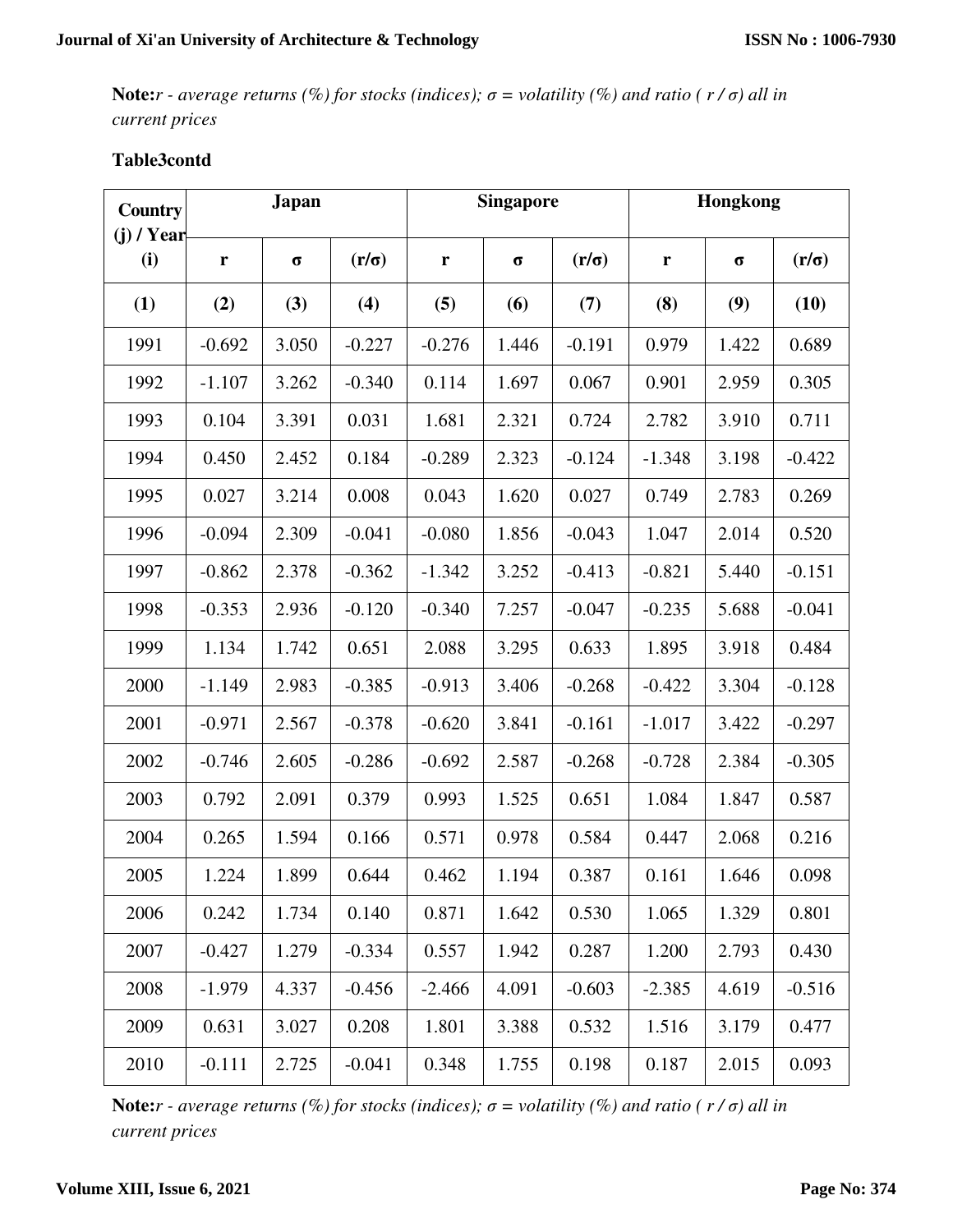The average returns to Sensex (of India) is observed (vide Table 3) to be larger – rather significantly larger than the returns to stock indices of all other five countries (USA, UK, Japan, Singapore and Hongkong) in the years 1991, 1992, 1994, 2003, 2005, 2006, 2007, 2009 and 2010 (i.e. in nine out of 20 years). Only in one year (2008) it is smaller than that of USA. The return is smaller than those for indices of UK, Japan, Singapore and Hongkong in 1995, 1996, 1998, 2000, 2001, 2002, 2008 and only of UK in 1997. *Thus, Indian stock market has shown strength -larger as compared to other five countries – in majority of the years in two decades (1991- 2010) in terms of average annual (percentage) returns.* 

 However, volatility of Sensex (of India) is also larger – rather significantly larger – than that for indices of the other five countries. The opposite (smaller volatility) is seen only for few years and few indices viz., 1995, 2002 and 2003 for Japan; 1998, 2000, 2001 and 2003 for Singapore and 1998, 1999 and 2000 for Hongkong*. Thus, ISM has larger volatility in stock return as compared to other developed and developing counties in most of the years, the exceptions being a few. Thus larger return to stocks has a price in larger volatility for India.* 

 *The effect of larger return and also larger volatility is seen in relatively smaller ratio (r/σ) for India as compared to selected five countries. In a fast developing economy of India that demands larger investments in infrastructure, machines and technology, the above result is rational to be expected. Thus, the inference is clear: ISM is healthy inspite of larger volatility. It is seen (vide column 3 of Table 3) that over the years, the volatility of Sensex is becoming smaller, exceptions being years 2008 and 2009 only. ISM is growing in efficiency yielding high returns and falling volatility but its progress is slow though not halting. Then, volatility in ISM can be expected to impact on and to be impacted by volatility in other countries.* That is the focus of further analysis.

#### **Conversion to a Common Currency**

The stock price indices are published in the currency of local markets. Analysis presented earlier used these data to know returns and volatility of the chosen six stock indices. In a study on international transmission of volatility, it is however, necessary to convert all indices into one common currency. The US dollar (\$) was the choice of common currency. Then, annual average exchange rates (x) of each of the five countries (including India) with \$ were collected for each of the 20 years  $(1991 - 2010)$  and their inverse (reciprocals  $(1/x)$  were used as conversion factor. The daily returns of stock indices were then multiplied by their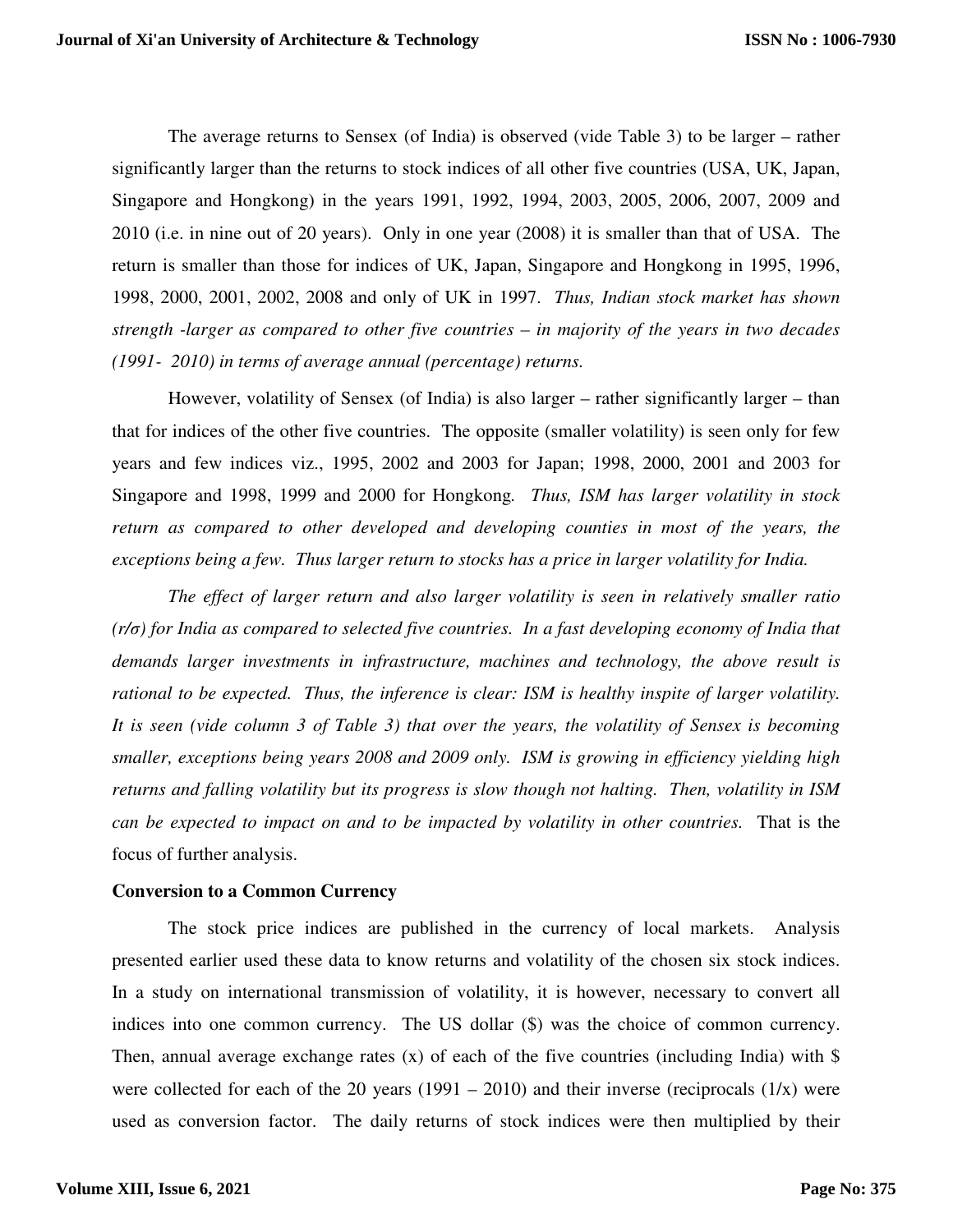conversion factor (CF) to know the dollar value of the returns for each of the countries were computed. The annual average currency exchange rate (CER) and Conversion Factor (CF) are presented in Table 4 below.

| <b>Countries</b> | India<br>$(j)$ / |       | <b>UK</b>  |       |            | <b>Japan</b> |            | <b>Singapore</b> |            | Hongkong |  |
|------------------|------------------|-------|------------|-------|------------|--------------|------------|------------------|------------|----------|--|
| Year (i)         | <b>CER</b>       | CF    | <b>CER</b> | CF    | <b>CER</b> | CF           | <b>CER</b> | CF               | <b>CER</b> | CF       |  |
| 1991             | 30.75            | 0.033 | 0.57       | 1.763 | 134.4      | 0.007        | 1.73       | 0.579            | 7.77       | 0.129    |  |
| 1992             | 31.25            | 0.032 | 0.57       | 1.756 | 126.6      | 0.008        | 1.63       | 0.614            | 7.74       | 0.129    |  |
| 1993             | 31.37            | 0.032 | 0.67       | 1.502 | 111.1      | 0.009        | 1.62       | 0.619            | 7.74       | 0.129    |  |
| 1994             | 31.37            | 0.032 | 0.65       | 1.531 | 102.1      | 0.010        | 1.53       | 0.655            | 7.73       | 0.129    |  |
| 1995             | 32.41            | 0.031 | 0.63       | 1.579 | 94.00      | 0.011        | 1.42       | 0.706            | 7.74       | 0.129    |  |
| 1996             | 35.38            | 0.028 | 0.64       | 1.561 | 108.7      | 0.009        | 1.41       | 0.710            | 7.73       | 0.129    |  |
| 1997             | 36.29            | 0.028 | 0.61       | 1.639 | 120.9      | 0.008        | 1.48       | 0.674            | 7.74       | 0.129    |  |
| 1998             | 41.23            | 0.024 | 0.60       | 1.657 | 130.8      | 0.008        | 1.67       | 0.598            | 7.75       | 0.129    |  |
| 1999             | 43.04            | 0.023 | 0.62       | 1.617 | 113.7      | 0.009        | 1.69       | 0.590            | 7.76       | 0.129    |  |
| 2000             | 44.86            | 0.022 | 0.66       | 1.514 | 107.7      | 0.009        | 1.72       | 0.580            | 7.79       | 0.128    |  |
| 2001             | 47.12            | 0.021 | 0.69       | 1.441 | 121.4      | 0.008        | 1.79       | 0.558            | 7.80       | 0.1      |  |
| 2002             | 48.51            | 0.021 | 0.67       | 1.501 | 125.1      | 0.008        | 1.79       | 0.559            | 7.80       | 0.128    |  |
| 2003             | 46.50            | 0.022 | 0.61       | 1.634 | 115.9      | 0.009        | 1.74       | 0.574            | 7.79       | 0.128    |  |
| 2004             | 45.20            | 0.022 | 0.55       | 1.832 | 108.1      | 0.009        | 1.69       | 0.592            | 7.79       | 0.128    |  |
| 2005             | 43.98            | 0.023 | 0.55       | 1.819 | 110.0      | 0.009        | 1.66       | 0.601            | 7.78       | 0.129    |  |
| 2006             | 45.18            | 0.022 | 0.54       | 1.840 | 116.2      | 0.009        | 1.59       | 0.629            | 7.77       | 0.129    |  |
| 2007             | 41.34            | 0.024 | 0.50       | 2.001 | 117.7      | 0.008        | 1.51       | 0.664            | 7.80       | 0.128    |  |
| 2008             | 43.62            | 0.023 | 0.54       | 1.836 | 103.4      | 0.010        | 1.41       | 0.707            | 7.79       | 0.128    |  |
| 2009             | 48.42            | 0.021 | 0.64       | 1.560 | 93.58      | 0.011        | 1.45       | 0.688            | 7.75       | 0.129    |  |
| 2010             | 45.72            | 0.022 | 0.65       | 1.545 | 87.78      | 0.011        | 1.36       | 0.734            | 7.77       | 0.129    |  |

**Table 4: CER and CF for selected Countries – 1991 - 2010** 

**Note:** *1. CER – Currency Exchange Rate in local currency for US \$ (x)* 

2.  $CF$  – Conversion Factor –  $(1/x)$  to US \$

**Source:***www.oanda.com/currency/historical-rates*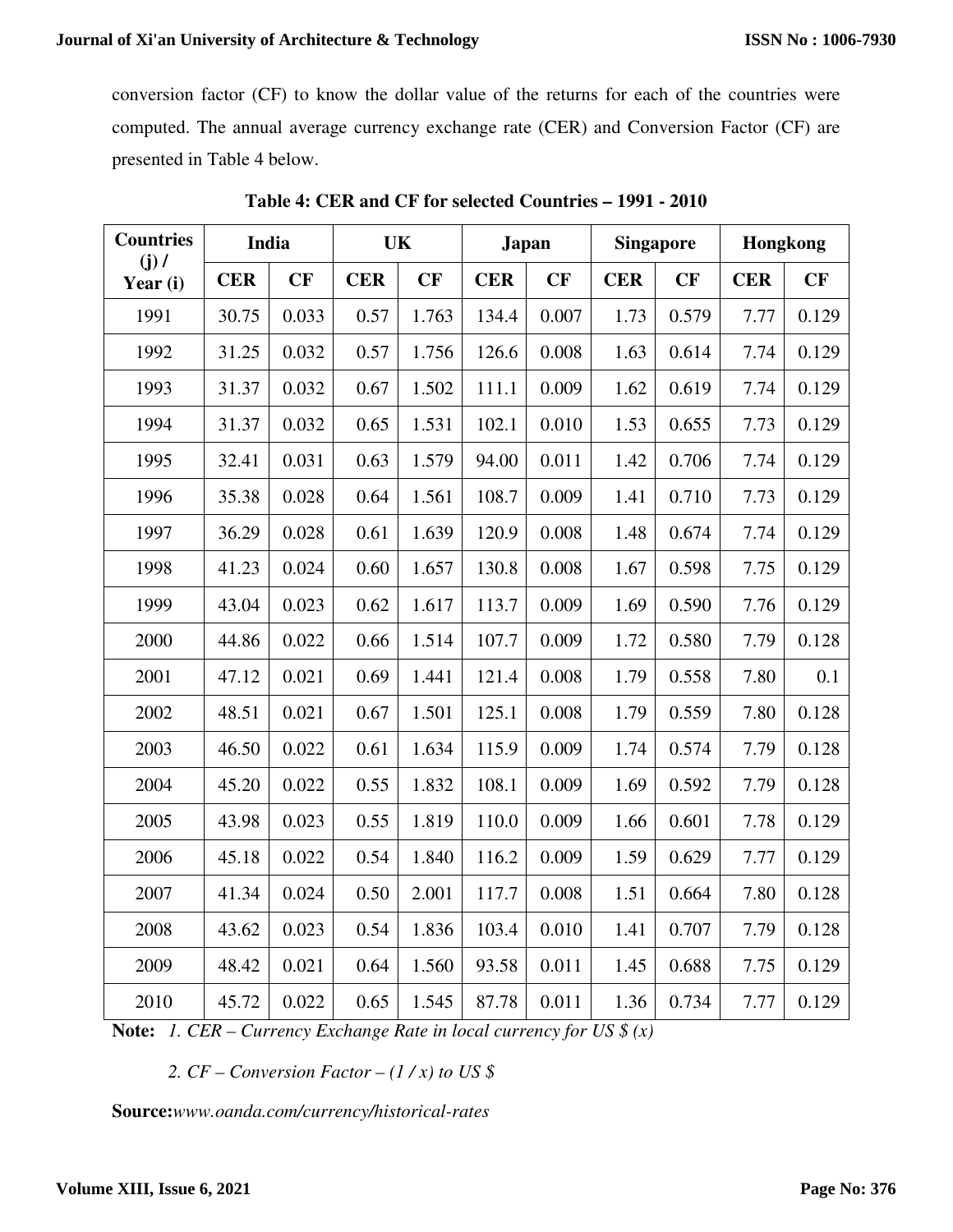## **US Dollar Values of Returns and Volatility**

 By using the respective CF, the US \$ values of daily stock prices were first obtained. These values were then used to estimate annual average returns (r), volatility (σ) and the ratio (r/σ) for each of the six countries. The estimates are presented in Table 5

| Table 5: In US Dollar Values, Average Annual Returns (r), Volatility ( $\sigma$ ) and Ratio (r/ $\sigma$ ) |
|------------------------------------------------------------------------------------------------------------|
| ) of Stocks in Selected Countries - 1991 – 2010                                                            |

*(%)* 

| <b>Country</b>    | India       |          |              |             | <b>USA</b> |              | <b>UK</b>   |          |              |
|-------------------|-------------|----------|--------------|-------------|------------|--------------|-------------|----------|--------------|
| (i) / Year<br>(i) | $\mathbf r$ | $\sigma$ | $(r/\sigma)$ | $\mathbf r$ | $\sigma$   | $(r/\sigma)$ | $\mathbf r$ | $\sigma$ | $(r/\sigma)$ |
| (1)               | (2)         | (3)      | (4)          | (5)         | (6)        | (7)          | (8)         | (9)      | (10)         |
| 1991              | 2.623       | 4.137    | 0.634        | 0.504       | 2.103      | 0.240        | 0.263       | 2.171    | 0.121        |
| 1992              | 1.140       | 7.968    | 0.143        | 0.148       | 0.971      | 0.152        | $-0.117$    | 2.374    | $-0.049$     |
| 1993              | 0.892       | 4.112    | 0.217        | 0.465       | 0.768      | 0.606        | 0.524       | 1.512    | 0.346        |
| 1994              | 0.578       | 3.519    | 0.164        | 0.077       | 1.630      | 0.047        | $-0.237$    | 1.989    | $-0.119$     |
| 1995              | $-1.233$    | 2.478    | $-0.498$     | 1.044       | 1.051      | 0.994        | 0.628       | 0.996    | 0.630        |
| 1996              | $-0.118$    | 3.541    | $-0.033$     | 0.837       | 1.238      | 0.676        | 0.682       | 1.039    | 0.656        |
| 1997              | 0.294       | 3.626    | 0.081        | 0.739       | 2.219      | 0.333        | 0.791       | 2.072    | 0.382        |
| 1998              | $-0.951$    | 4.106    | $-0.232$     | 0.540       | 2.830      | 0.191        | 0.512       | 2.165    | 0.237        |
| 1999              | 1.709       | 3.483    | 0.491        | 0.814       | 1.760      | 0.462        | 0.464       | 1.414    | 0.328        |
| 2000              | $-1.096$    | 2.989    | $-0.367$     | $-0.230$    | 2.117      | $-0.109$     | $-0.741$    | 2.138    | $-0.347$     |
| 2001              | $-0.800$    | 3.559    | $-0.225$     | $-0.267$    | 2.549      | $-0.105$     | $-0.695$    | 1.771    | $-0.392$     |
| 2002              | 0.108       | 2.546    | 0.042        | $-0.664$    | 2.744      | $-0.242$     | $-0.667$    | 2.309    | $-0.289$     |
| 2003              | 2.182       | 3.060    | 0.713        | 0.817       | 1.431      | 0.571        | 0.819       | 2.128    | 0.385        |
| 2004              | 0.570       | 3.448    | 0.165        | 0.112       | 0.911      | 0.123        | 0.614       | 1.306    | 0.470        |
| 2005              | 1.146       | 2.824    | 0.406        | $-0.022$    | 1.090      | $-0.020$     | 0.196       | 1.240    | 0.158        |
| 2006              | 1.464       | 2.890    | 0.507        | 0.546       | 0.588      | 0.929        | 0.792       | 0.682    | 1.162        |
| 2007              | 1.839       | 3.006    | 0.612        | 0.226       | 1.276      | 0.177        | 0.238       | 1.153    | 0.206        |
| 2008              | $-3.466$    | 5.922    | $-0.585$     | $-1.495$    | 2.370      | $-0.631$     | $-2.464$    | 3.346    | $-0.736$     |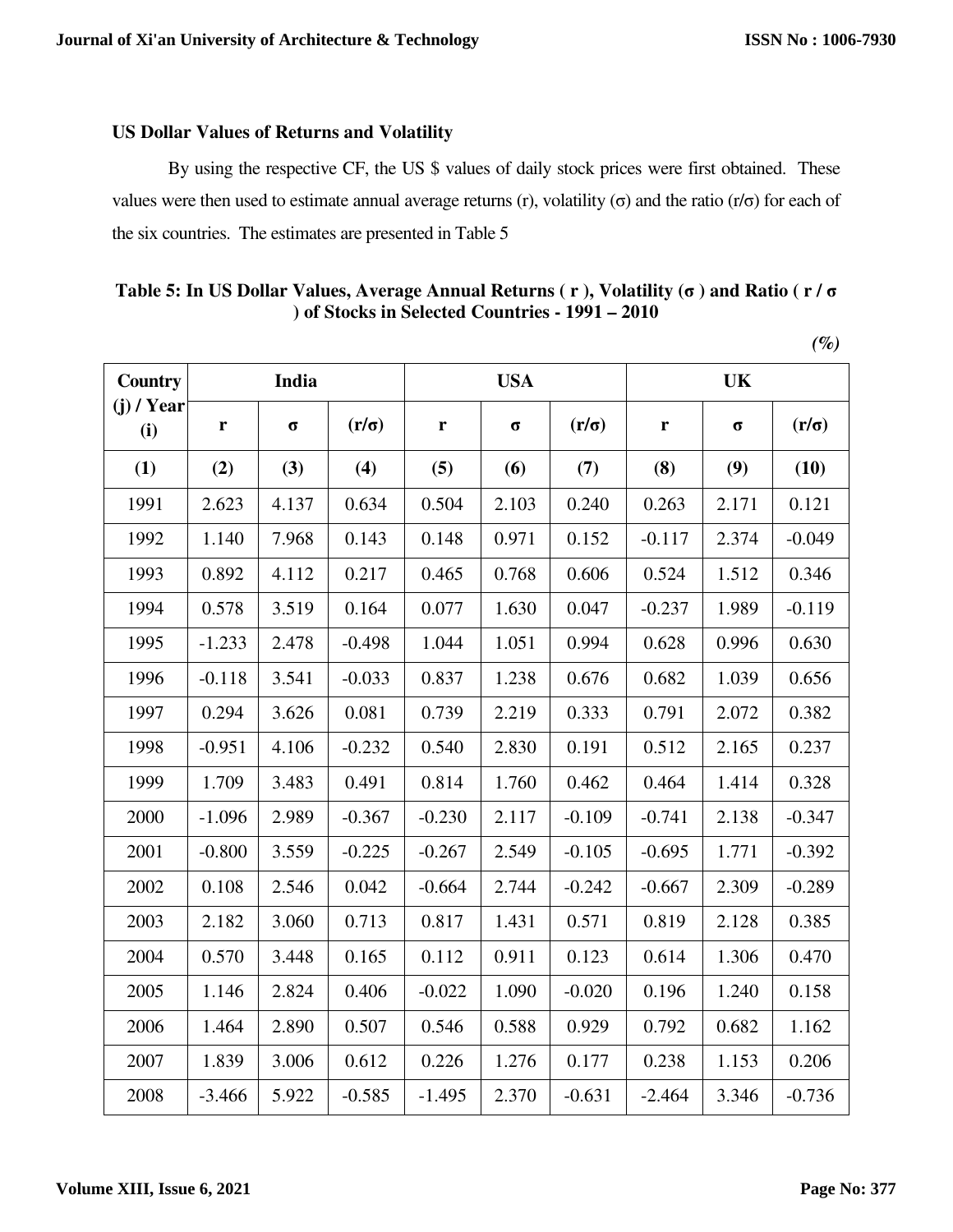| 2009 | $2.326$   4.240   0.549 |                         | $0.624$   2.819   0.221   1.036 |       | $\vert 2.830 \vert$ | 0.366 |
|------|-------------------------|-------------------------|---------------------------------|-------|---------------------|-------|
| 2010 | $0.668$   2.302   0.290 | $0.378$   2.173   0.174 |                                 | 0.169 | 2.447               | 0.069 |

### **Table 5.contd..**

| <b>Country</b><br>(i) / Year |          | <b>Singapore</b><br><b>Japan</b> |              |          |          |              |          | Hongkong |              |  |  |
|------------------------------|----------|----------------------------------|--------------|----------|----------|--------------|----------|----------|--------------|--|--|
| (i)                          | r        | $\sigma$                         | $(r/\sigma)$ | r        | $\sigma$ | $(r/\sigma)$ | r        | $\sigma$ | $(r/\sigma)$ |  |  |
| (1)                          | (2)      | (3)                              | (4)          | (5)      | (6)      | (7)          | (8)      | (9)      | (10)         |  |  |
| 1991                         | $-0.318$ | 3.463                            | $-0.092$     | 0.118    | 1.506    | 0.078        | 0.994    | 1.335    | 0.745        |  |  |
| 1992                         | $-0.991$ | 3.335                            | $-0.297$     | 0.127    | 1.689    | 0.075        | 0.916    | 2.967    | 0.309        |  |  |
| 1993                         | 0.542    | 3.911                            | 0.139        | 1.775    | 2.435    | 0.729        | 2.790    | 3.929    | 0.710        |  |  |
| 1994                         | 0.784    | 2.201                            | 0.356        | 0.023    | 2.428    | 0.009        | $-1.355$ | 3.204    | $-0.423$     |  |  |
| 1995                         | $-0.036$ | 3.152                            | $-0.011$     | 0.171    | 1.579    | 0.108        | 0.750    | 2.801    | 0.268        |  |  |
| 1996                         | $-0.499$ | 2.256                            | $-0.221$     | $-0.043$ | 1.919    | $-0.022$     | 1.046    | 2.019    | 0.518        |  |  |
| 1997                         | $-1.329$ | 3.105                            | $-0.428$     | $-1.937$ | 3.583    | $-0.541$     | $-0.825$ | 5.428    | $-0.152$     |  |  |
| 1998                         | 0.015    | 3.624                            | 0.004        | $-0.344$ | 8.512    | $-0.040$     | $-0.236$ | 5.689    | $-0.041$     |  |  |
| 1999                         | 1.613    | 1.925                            | 0.838        | 2.038    | 3.404    | 0.599        | 1.883    | 3.921    | 0.480        |  |  |
| 2000                         | $-1.471$ | 3.210                            | $-0.458$     | $-1.043$ | 3.583    | $-0.291$     | $-0.434$ | 3.304    | $-0.131$     |  |  |
| 2001                         | $-1.430$ | 2.069                            | $-0.691$     | $-0.824$ | 3.731    | $-0.221$     | $-1.017$ | 3.422    | $-0.297$     |  |  |
| 2002                         | $-0.583$ | 2.971                            | $-0.196$     | $-0.522$ | 2.453    | $-0.213$     | $-0.726$ | 2.382    | $-0.305$     |  |  |
| 2003                         | 1.233    | 2.191                            | 0.563        | 1.079    | 1.615    | 0.668        | 1.099    | 1.889    | 0.582        |  |  |
| 2004                         | 0.401    | 2.097                            | 0.191        | 0.722    | 1.241    | 0.582        | 0.441    | 2.096    | 0.210        |  |  |
| 2005                         | 0.743    | 2.048                            | 0.363        | 0.386    | 1.180    | 0.327        | 0.172    | 1.655    | 0.104        |  |  |
| 2006                         | 0.280    | 1.649                            | $0.170\,$    | 1.175    | 1.591    | 0.739        | 1.055    | 1.329    | 0.794        |  |  |
| 2007                         | $-0.273$ | 0.893                            | $-0.306$     | 0.779    | 1.993    | 0.391        | 1.189    | 2.883    | 0.412        |  |  |
| 2008                         | $-1.227$ | 3.835                            | $-0.320$     | $-2.544$ | 4.664    | $-0.546$     | $-2.364$ | 4.587    | $-0.515$     |  |  |
| 2009                         | 0.692    | 2.898                            | 0.239        | 2.014    | 3.759    | 0.536        | 1.515    | 3.185    | 0.476        |  |  |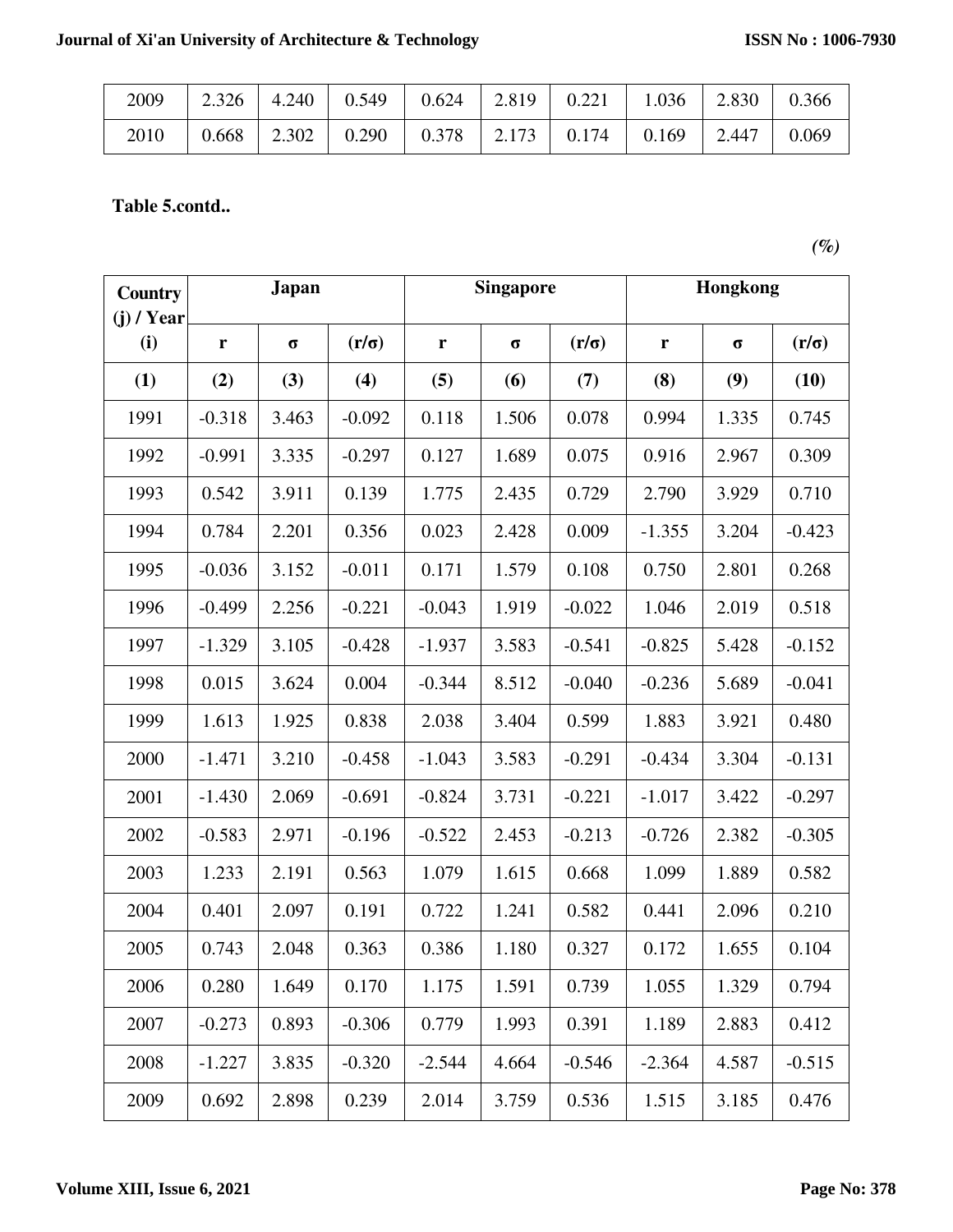| $\big  0.178$<br>$\vert 0.157 \vert 2.625 \vert 0.060 \vert 0.586 \vert 2.017 \vert 0.291$<br>2.050<br>0.087<br>2010 | _ _ |  | . |  |  | ____ |
|----------------------------------------------------------------------------------------------------------------------|-----|--|---|--|--|------|
|                                                                                                                      |     |  |   |  |  |      |

**Note:** *r* - *average returns* (%) for stocks (indices);  $\sigma$  = *volatility* (%) and ratio ( $r/\sigma$ ) all in US *\$ values (for conversion factor see Table 4)* 

As seen in the table above, the returns to Sensex is more than those of all other indices under study in the years 1991, 1992, 2002, 2003, 2005, 2006, 2007, 2009 and 2010 (i.e. nine out of 20 years). Sensex yielded lesser return in the years 1995, 1996, 1997, 1998, 2000, 2001 and 2008 than USA and UK (i.e. seven out of 20 years) and in one year 2004 than that of UK. All other years the return is higher than USA and UK.

 The returns to Sensex is lesser than returns to Nikkie (index of Japan) in three years viz., 1995, 1998 and 2008; for other years the return is higher than Nikkie. The return is smaller than that of Singapore and Hongkong in seven years 1993, 1995, 1996, 1998, 1999, 2000 and 2008. *Thus Indian stock market has shown strength – larger as compared to other five countries – in majority of the years of the two decades (1991 – 2010) in terms of annual average (percentage) returns.* 

 However, volatility of Sensex (of India) is also larger – rather significantly larger than that for indices of the other five countries. For the years 1995, 1997, 1998, 1999 and 2000 (five years) the volatility of Sensex is lesser than that of Hongkong. For three years (1998, 2000 and 2001) it is lesser than that of Singapore. Nikkie of Japan showed a higher volatility than Sensex in the years 1995, 2000, 2002 and 2010. The volatility of USA and UK markets is higher only in one year of study, in the year 2002 and 2010 respectively.

*Thus, ISM has larger volatility in stock returns as compared to other developed and developing countries in most of the years, the exceptions being few. Thus larger returns to stocks has a price in larger volatility for India.* 

#### **Transmission of Volatility**

The transmission of volatility in stock prices between markets (countries) is studied with the help of Granger Causality test. The statement " $y_i$  causes  $y_j$ " is just a short hand for the more precise but long winded statement, " $y_i$  contains useful information for predicting  $y_j$ " (in the linear least square sense), over and above the past histories of the other variables in the system. To save space it is said that " $y_i$  *causes*  $y_j$ ".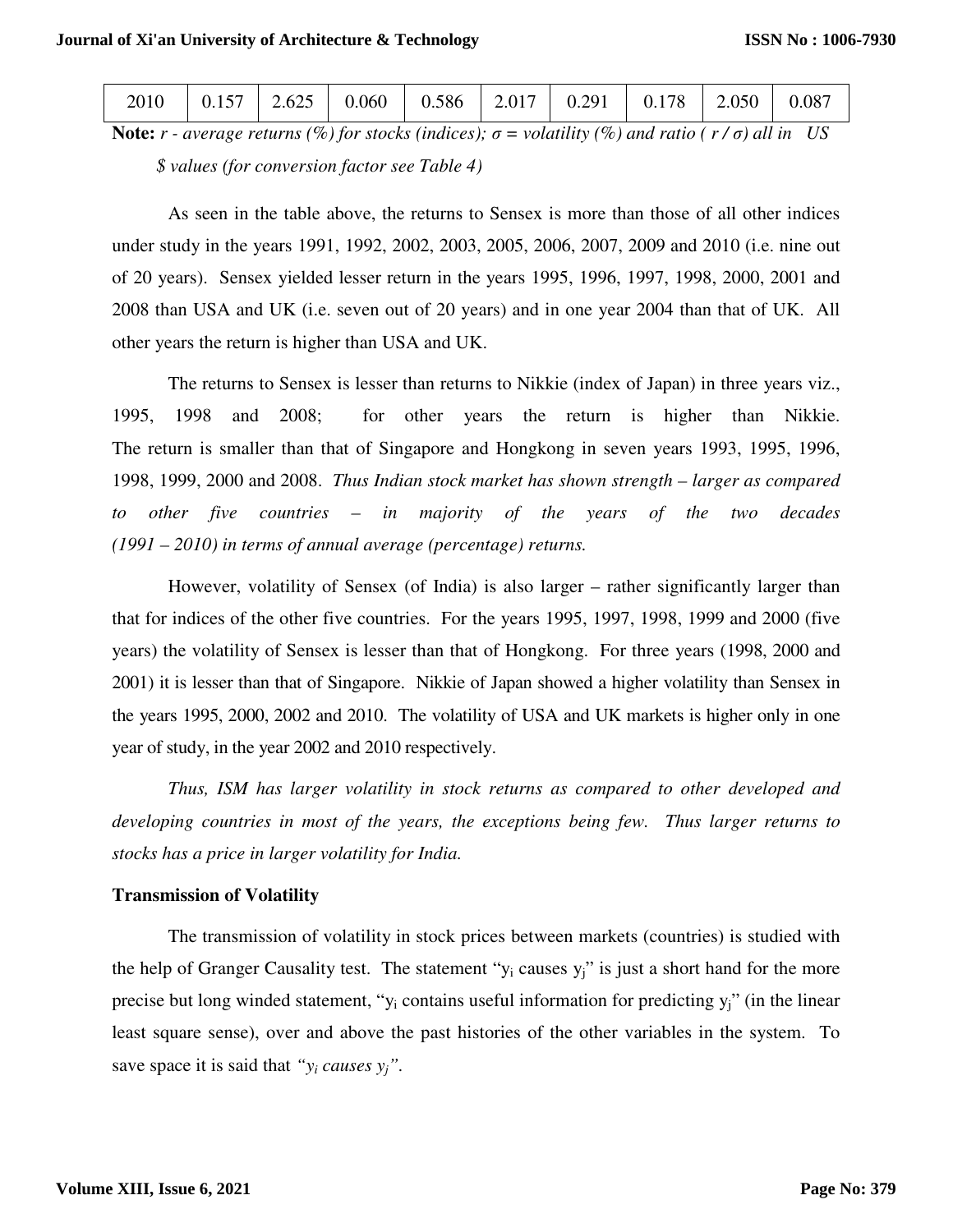The empirical model has a two – step regression procedure for Granger test. Since the present cannot affect the past, the direction of causation is from the past to the present. An important issue in applying Granger test is the choice of a definite log - length to approximate the theoretically infinite lag distribution. In the absence of any prior information to help choose the lag – length, a trial was made allowing for one to seven lags and the final choice based on F test was **three lags.** To allow for sufficient degree of freedom the quarterly data for 19 years (1991 to 2010 with omission of 1996 for its extreme values of volatility) were used. So, F test for 3, 73 degrees of freedom for five percent level of significance was used to reject or accept (not to reject) the null hypothesis  $H_0$ .

H0: Volatility of stock prices in country i does not Granger cause that in country j for  $i, j = 1, 2, \ldots 6$  markets (countries).

Defined this way, this study uses Granger's causality test to know whether there is *bilateral, unilateral or no causality* between two variables vizσ<sub>i</sub>andσ<sub>i</sub>(i.e) volatility of stock prices in markets (country i and j).

#### **In Local Currencies**

 The Granger causality test was first applied to stock prices in local currencies of the selected countries and the results are presented in Table 6.

As seen in the table, for five percent level of significance,  $H_0$  is not rejected for causality between volatility of Sensex (India) and the other five countries, both ways. This shows that there is no causality in volatility of stock prices between India or any of the five countries, both ways. *The inference is: Volatility in stock prices has no unilateral or bilateral causality (in Granger sense) between India and other countries. In other words there is not transmission of volatility of stock prices from and to India.*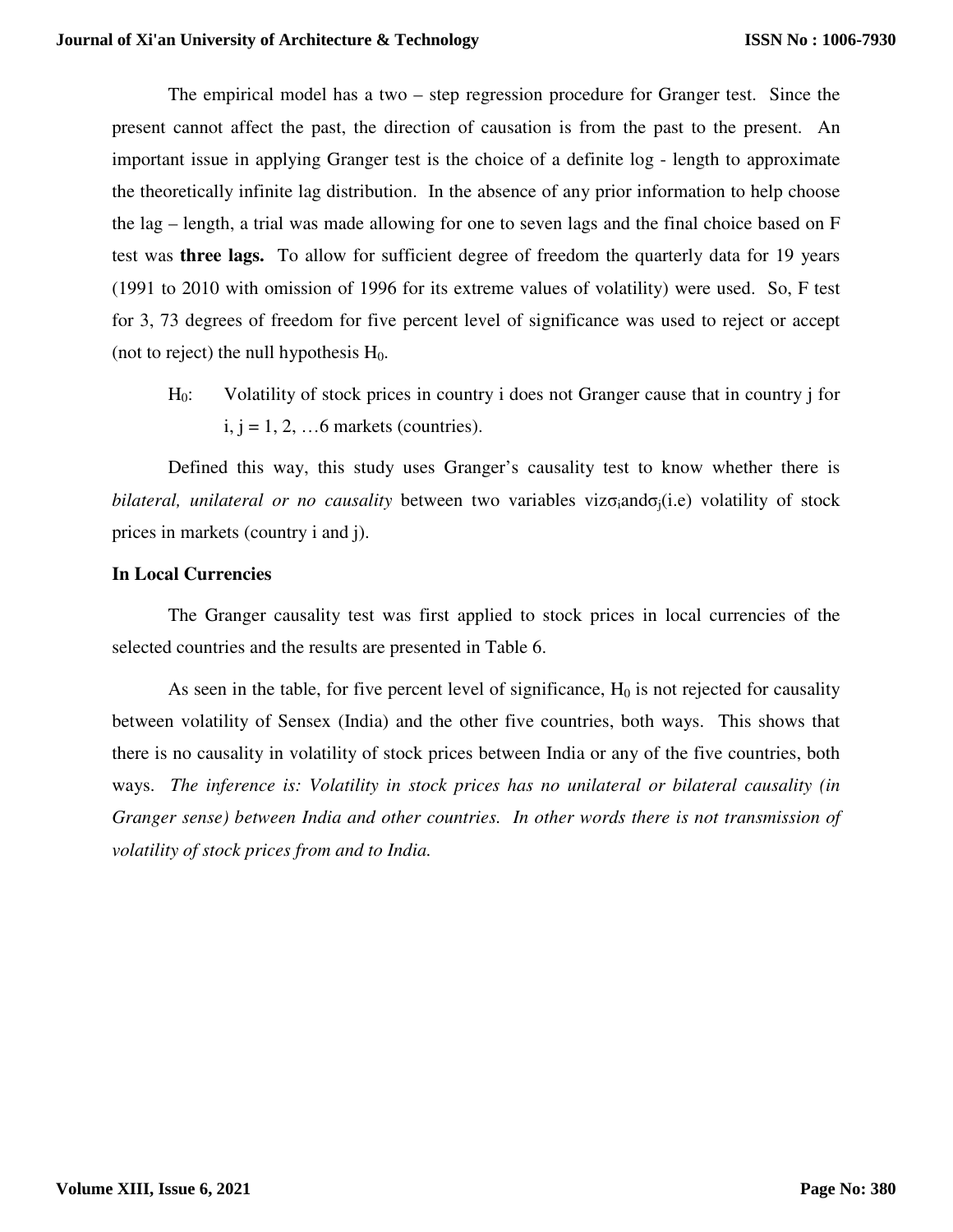**H0 : Volatility of Stock Prices in Country i does not Granger Cause that in Country j for i, j = 1,2,…,6** 

**Table 6: Granger Causality Test for Transmission of Volatility in Stock Prices between Selected Countries - in Local Currencies.** 

| Sl. No         | Country (i) | Country (j) | d.f | $\widehat{F}$ | Prob   | $H_0$ is     |
|----------------|-------------|-------------|-----|---------------|--------|--------------|
| $\mathbf{1}$   | India       | <b>USA</b>  | 73  | 0.55917       | 0.6437 | Not Rejected |
| $\overline{2}$ | <b>USA</b>  | India       | 73  | 0.37167       | 0.7737 | Not Rejected |
| $\overline{3}$ | India       | <b>UK</b>   | 73  | 0.16299       | 0.9209 | Not Rejected |
| $\overline{4}$ | <b>UK</b>   | India       | 73  | 0.76387       | 0.5181 | Not Rejected |
| 5              | India       | Japan       | 73  | 2.10827       | 0.1069 | Not Rejected |
| 6              | Japan       | India       | 73  | 2.07798       | 0.1109 | Not Rejected |
| $\tau$         | India       | Singapore   | 73  | 0.17587       | 0.9124 | Not Rejected |
| 8              | Singapore   | India       | 73  | 0.67675       | 0.5692 | Not Rejected |
| 9              | India       | Hongkong    | 73  | 0.50884       | 0.6775 | Not Rejected |
| 10             | Hongkong    | India       | 73  | 0.13525       | 0.9387 | Not Rejected |
| 11             | <b>USA</b>  | <b>UK</b>   | 73  | 0.25306       | 0.8589 | Not Rejected |
| 12             | <b>UK</b>   | <b>USA</b>  | 73  | 0.11545       | 0.9508 | Not Rejected |
| 13             | <b>USA</b>  | Japan       | 73  | 0.05236       | 0.9841 | Not Rejected |
| 14             | Japan       | <b>USA</b>  | 73  | 0.81472       | 0.4900 | Not Rejected |
| 15             | <b>USA</b>  | Singapore   | 73  | 0.51377       | 0.6741 | Not Rejected |
| 16             | Singapore   | <b>USA</b>  | 73  | 0.31546       | 0.8141 | Not Rejected |
| 17             | <b>USA</b>  | Hongkong    | 73  | 0.18405       | 0.9069 | Not Rejected |
| 18             | Hongkong    | <b>USA</b>  | 73  | 0.66946       | 0.5736 | Not Rejected |
| 19             | UK          | Japan       | 73  | 2.36396       | 0.0785 | Not Rejected |
| 20             | Japan       | UK          | 73  | 1.2266        | 0.3066 | Not Rejected |
| 21             | UK          | Singapore   | 73  | 1.40242       | 0.2494 | Not Rejected |
| 22             | Singapore   | UK          | 73  | 2.54922       | 0.0627 | Not Rejected |
| 23             | UK          | Hongkong    | 73  | 0.83674       | 0.4783 | Not Rejected |
| 24             | Hongkong    | UK          | 73  | 3.04448       | 0.0344 | Rejected     |

*contd..*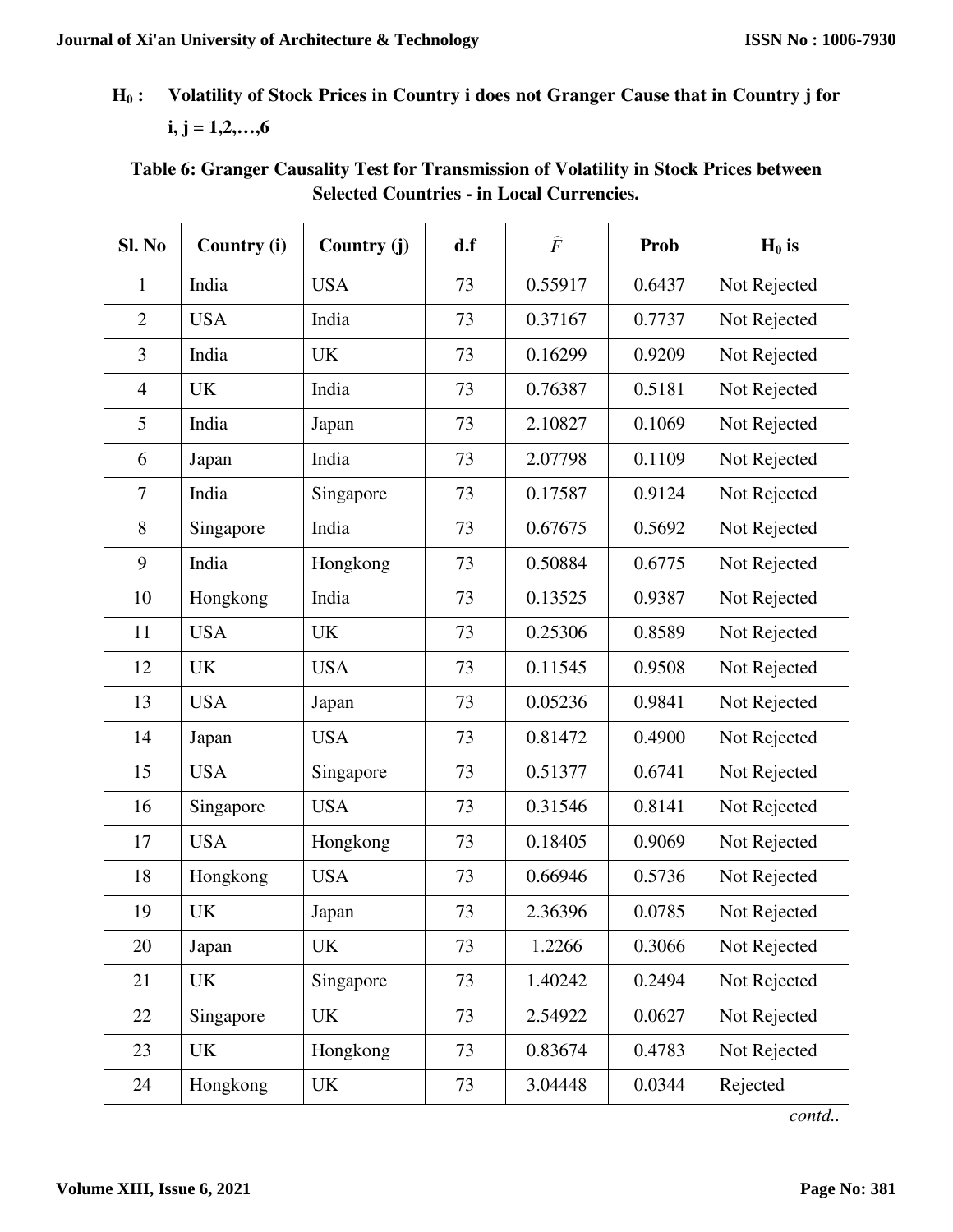| 25 | Japan     | Singapore | 73 | 0.35966 | 0.7829 | Not Rejected |
|----|-----------|-----------|----|---------|--------|--------------|
| 26 | Singapore | Japan     | 73 | 0.9185  | 0.4265 | Not Rejected |
| 27 | Japan     | Hongkong  | 73 | 2.5695  | 0.0611 | Not Rejected |
| 28 | Hongkong  | Japan     | 73 | 3.43313 | 0.0215 | Rejected     |
| 29 | Singapore | Hongkong  | 73 | 1.95987 | 0.128  | Not Rejected |
| 30 | Hongkong  | Singapore | 73 | 6.93421 | 0.0004 | Rejected     |

*Table 6 contd..* 

 $\overline{a}$ 

 $\overline{a}$ 

**Note:***1. Tests were based on quarterly data on stock prices to have sufficient degree of freedom years 1991 - 2010, except four quarters of 1996 - a very abnormal year for India.* 

 *2. No of lags: 3 d.f: 76 - 3 = 73* 

 *3. F = estimated value of F 3 , 73, Table Value F 3 , 73 is : 3.053 for 5% level of significance* 

 *4. If F > F, then H0 is rejected, otherwise it is not rejected* 

*By the same reasoning it is concluded that there is no causality between volatility of stock prices between USA and other five countries. Between UK and other countries, between Japan and other countries, between Singapore and other countries and between Hongkong and other countries also the same inference is valid with one exceptionofHongkong.* 

The  $H_0$  is rejected for Granger causality in stock price volatility between Hongkong and UK, Japan and Singapore, while  $H_0$  is not rejected for Granger causality from stock markets in UK, Japan and Singapore to Hongkong. Therefore, *the inference is: There is one way transmission of volatility in stock prices of Hongkong to UK, Japan and Singapore.* 

 *With only one exception that too one way transmission of volatility from Hongkong to three other countries, the general inference is that the international (or inter market) transmission of volatility does not occur.*

#### **In US \$ Values**

One reason for this result may be that volatility  $(\sigma)$  is measured for variation in stock prices in local currencies. The results may differ if the stock prices were measured in a common currency. Therefore, the exercise was repeated for stock prices of all the selected countries expressed in US dollar values (vide Table 4 for the data). The results are presented in Table 7.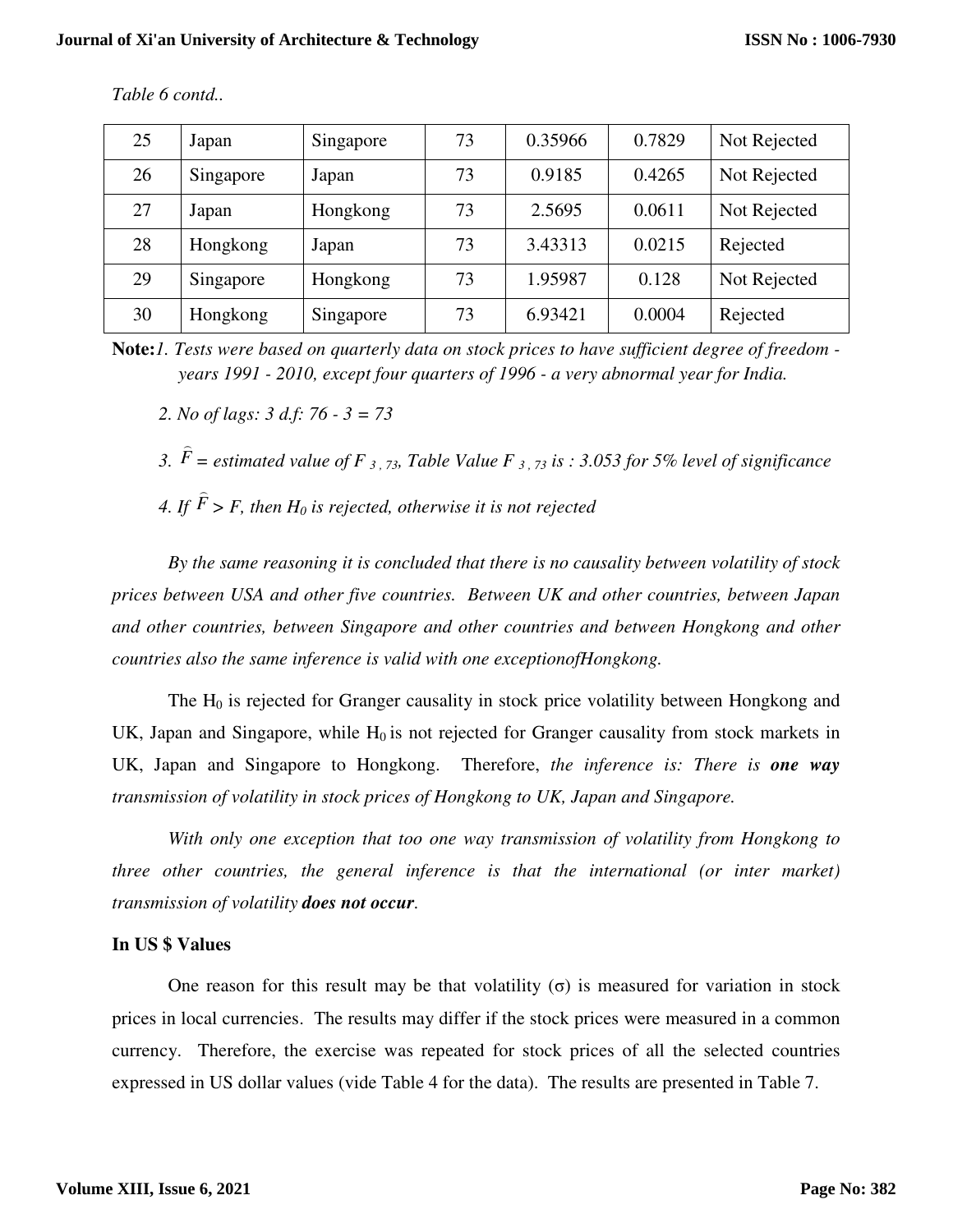**H0: Volatility of Stock Prices in Country i does not Granger Cause that in Country j for i,**   $j = 1, 2, \ldots, 6$ 

**Table 7: Granger Causality Test for Transmission of Volatility in Stock Prices in US \$ between Selected Countries.** 

| Sl. No         | Country (i) | Country (j) | d.f | $\widehat{F}$ | Prob   | Ho is        |
|----------------|-------------|-------------|-----|---------------|--------|--------------|
| $\mathbf{1}$   | India       | <b>USA</b>  | 73  | 1.40972       | 0.2478 | Not Rejected |
| $\overline{2}$ | <b>USA</b>  | India       | 73  | 1.18683       | 0.3216 | Not Rejected |
| $\overline{3}$ | India       | <b>UK</b>   | 73  | 1.99317       | 0.1235 | Not Rejected |
| $\overline{4}$ | <b>UK</b>   | India       | 73  | 1.84946       | 0.1468 | Not Rejected |
| 5              | India       | Japan       | 73  | 0.76680       | 0.5167 | Not Rejected |
| 6              | Japan       | India       | 73  | 1.52850       | 0.2153 | Not Rejected |
| $\tau$         | India       | Singapore   | 73  | 1.02371       | 0.3879 | Not Rejected |
| 8              | Singapore   | India       | 73  | 1.05453       | 0.3745 | Not Rejected |
| 9              | India       | Hongkong    | 73  | 2.06069       | 0.1139 | Not Rejected |
| 10             | Hongkong    | India       | 73  | 2.05703       | 0.1144 | Not Rejected |
| 11             | <b>USA</b>  | <b>UK</b>   | 73  | 0.46133       | 0.7102 | Not Rejected |
| 12             | UK          | <b>USA</b>  | 73  | 1.77156       | 0.1612 | Not Rejected |
| 13             | <b>USA</b>  | Japan       | 73  | 0.80895       | 0.4934 | Not Rejected |
| 14             | Japan       | <b>USA</b>  | 73  | 0.35399       | 0.7864 | Not Rejected |
| 15             | <b>USA</b>  | Singapore   | 73  | 2.38916       | 0.0767 | Not Rejected |
| 16             | Singapore   | <b>USA</b>  | 73  | 2.48071       | 0.0686 | Not Rejected |
| 17             | <b>USA</b>  | Hongkong    | 73  | 1.37453       | 0.2583 | Not Rejected |
| 18             | Hongkong    | <b>USA</b>  | 73  | 3.05029       | 0.0346 | Rejected     |
| 19             | UK          | Japan       | 73  | 2.62358       | 0.0578 | Not Rejected |
| 20             | Japan       | <b>UK</b>   | 73  | 0.13209       | 0.9406 | Not Rejected |
| 21             | <b>UK</b>   | Singapore   | 73  | 3.97160       | 0.0115 | Rejected     |
| 22             | Singapore   | UK          | 73  | 0.60173       | 0.6162 | Not Rejected |
| 23             | UK          | Hongkong    | 73  | 3.98093       | 0.0114 | Rejected     |
| 24             | Hongkong    | UK          | 73  | 0.77932       | 0.5097 | Not Rejected |

*contd..*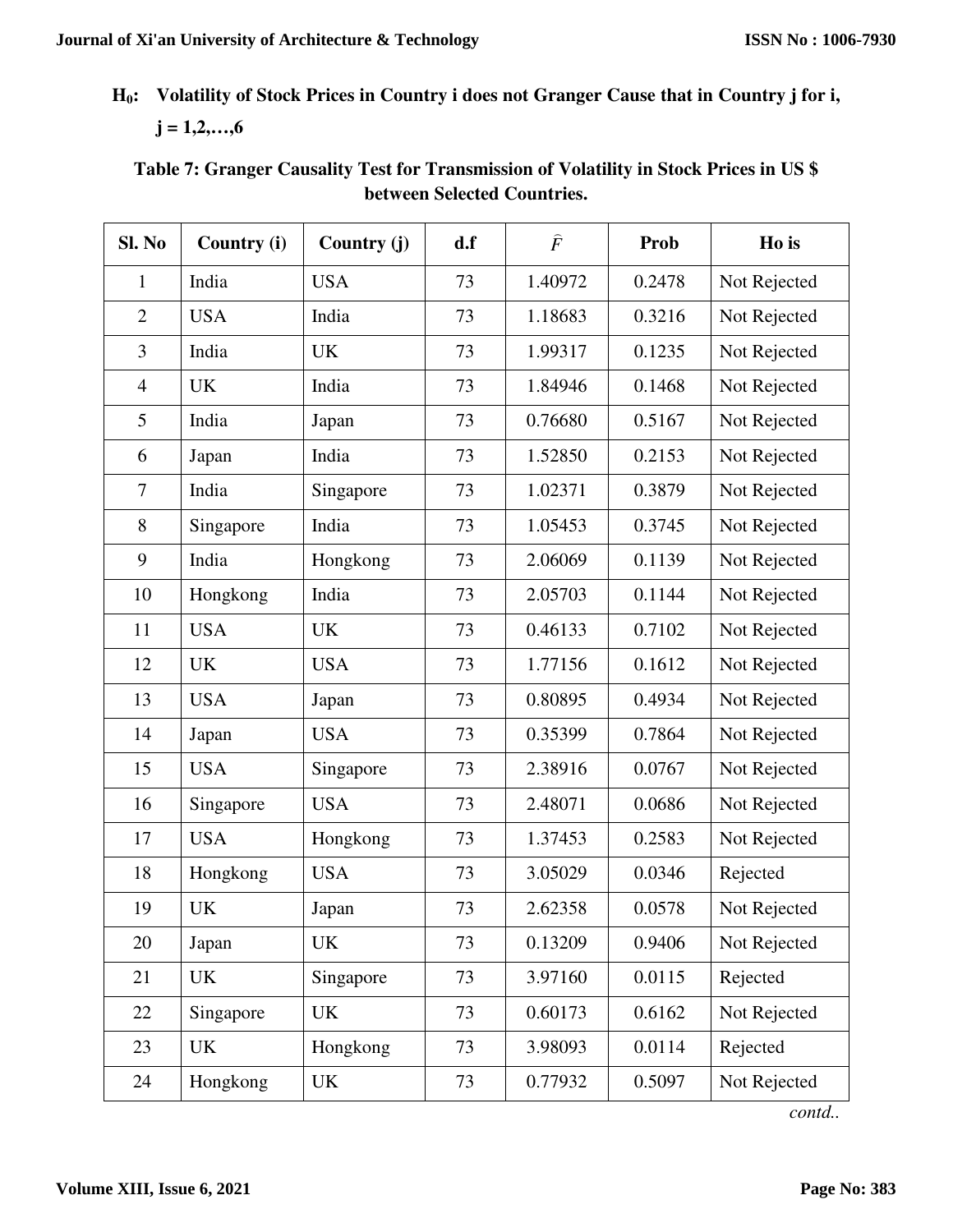| 25 | Japan     | Singapore | 73 | 1.17999 | 0.3241 | Not Rejected |
|----|-----------|-----------|----|---------|--------|--------------|
| 26 | Singapore | Japan     | 73 | 1.26213 | 0.2946 | Not Rejected |
| 27 | Japan     | Hongkong  | 73 | 0.34842 | 0.7904 | Not Rejected |
| 28 | Hongkong  | Japan     | 73 | 1.96078 | 0.1284 | Not Rejected |

*Table.7 contd..* 

)

 $\overline{a}$ 

**Note:***1. Tests were based on quarterly data on stock prices to have sufficient degree of freedom years 1991 - 2010, except four quarters of 1996 - a very abnormal year for India.* 

 *2. No of lags: 3 d.f: 76 - 3 = 73* 

 *3. F = estimated value of F 3 , 73, Table Value F 3 , 73 is : 3.053 for 5% level of significance* 

 *4. If F > F, then H0 is rejected, otherwise it is not rejected* 

As seen in the above table, for five percent level of significance,  $H_0$  is not rejected for causality between volatility of Sensex (India) and the other five countries, both ways. This shows that there is no causality in volatility of stock prices between India or any of the five countries, both ways. This shows *Volatility in stock prices has no unilateral or bilateral causality (in Granger sense) between India and other countries. In other words there is not transmission of volatility of stock prices from and to India.*

 By the same reasoning, there is no causality between volatility of stock prices between USA and five other countries, between Japan and other countries and between Singapore and other countries. The  $H_0$  is not rejected for volatility between UK and other countries except Singapore and Hongkong where the  $H_0$  is not rejected for volatility between Hongkong and other countries except USA. Therefore, the inference is: *There is one way transmission of volatility in stock prices of UK to Singapore and Hongkong and Hongkong to USA. But India finds no transmission of volatility internally and both ways. Therefore, volatility in ISM is largely local market determined.* 

#### **The Effect of Exchange Rates**

 The inference that there is no international transmission of volatility in stock prices is surprising in the context of increasing globalization of economies and the associated integration and liberalization of stock markets world over. Can it be explained by the effect of changes in exchange rate of the countries on stock prices. In other words, do changes in exchange rate of local currencies weaken the volatility in stock prices for their international transmission? To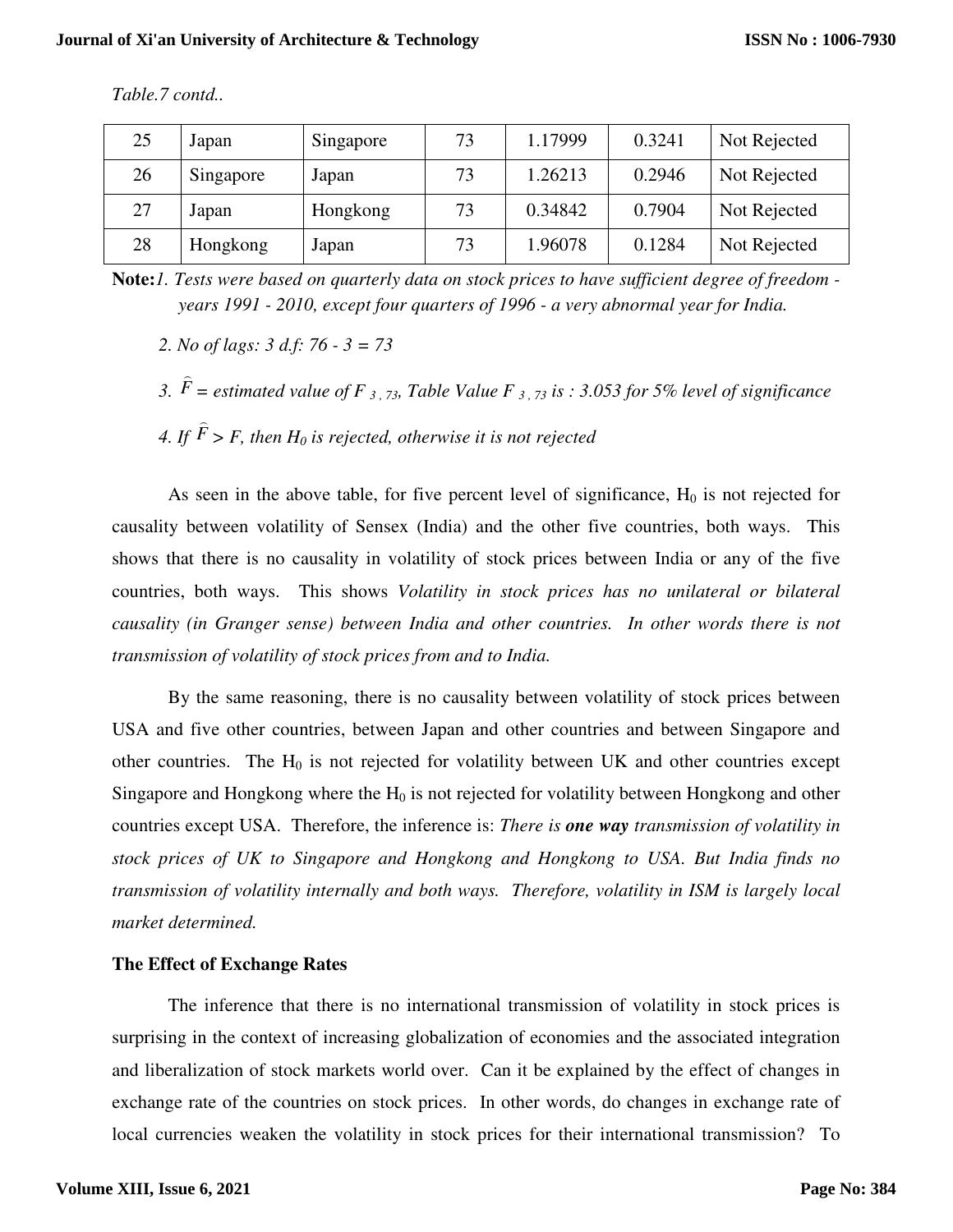answer the question, the simple (zero order) correlation between estimated volatility (in local prices and in US \$) and the exchange rate with US \$ were studied. The results are presented in Table 8 below.

**Table 8: Simple (zero order) Correlation between Volatility of Stock Prices and Exchange Rate of Local Currencies with US \$** 

| Sl. No         | <b>Countries</b> | <b>Correlation Coefficients (r) for</b> |                           |  |  |
|----------------|------------------|-----------------------------------------|---------------------------|--|--|
|                |                  | <b>Local Currency</b>                   | US <sub>3</sub>           |  |  |
|                | India            | $-0.40905^{NS}$                         | $-0.360550$ <sup>NS</sup> |  |  |
| 2              | <b>UK</b>        | $0.260733^{NS}$                         | $-0.171480NS$             |  |  |
| 3              | Japan            | $-0.128160NS$                           | 0.073911 <sup>NS</sup>    |  |  |
| $\overline{4}$ | Singapore        | 0.082593 <sup>NS</sup>                  | 0.038524 <sup>NS</sup>    |  |  |
| 5              | Hongkong         | $-0.272170^{NS}$                        | $-0.268830$ <sup>NS</sup> |  |  |

**Note:** *\* Significant at 5% level* 

 *\*\* Significant at 1% level* 

 *NS - not significant* 

The estimated correlation coefficients presented in the table above are all statistically not significant, even at five percent level. *Therefore, inference is clear: Exchange rate of rupees to US \$ has no impact on volatility in stock prices (Sensex) in India. The causes of volatility must be found in local market conditions – viz., market competition, economic and political changes and policies on investment and money supply – that affect business in ISM.*

 *Overall inference is that international transmission of volatility in stock prices among the markets is weak and / or non – existing. Only local market conditions determine the size of volatility in stock prices. Local political, economic conditions such as economic growth, inflation and savings may be the real cause of volatility.*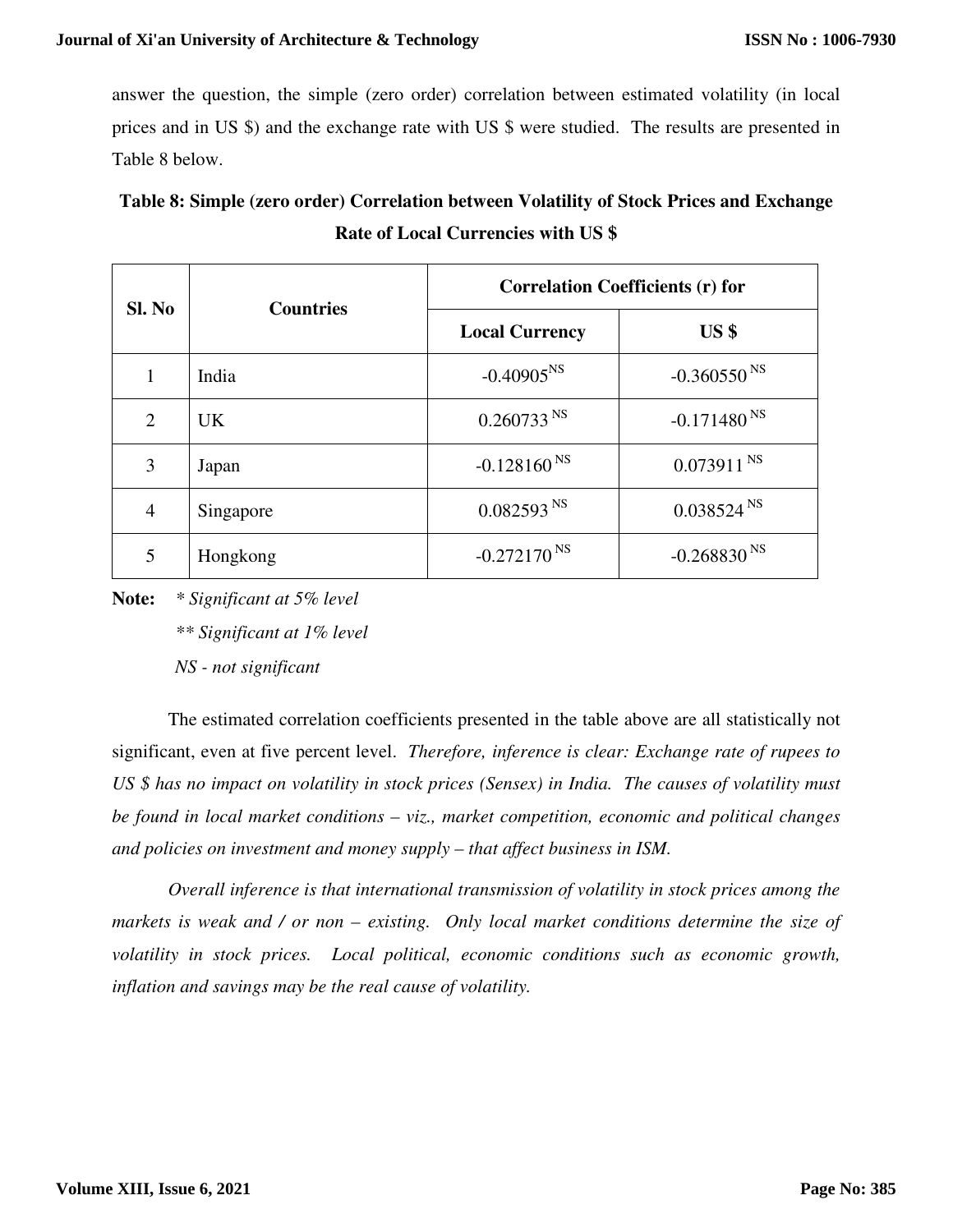#### **Salient Findings**

The results of analysis were presented and discussed to draw specific inferences. The salient findings are brought together hereunder.

- Indian stock market has shown strength -larger as compared to other five countries in majority of the years in two decades (1991- 2010) in terms of average annual (percentage) returns.
- ISM has larger volatility in stock return as compared to other developed and developing counties in most of the years, the exceptions being a few. Thus larger return to stocks has a price in larger volatility for India.
- The effect of larger return and also larger volatility is seen in relatively smaller ratio  $(r/\sigma)$ for India as compared to selected five countries. In a fast developing economy of India that demands larger investments in infra structure, machines and technology, the above result is rational to be expected. Thus, the inference is clear: ISM is healthy inspite of larger volatility. It is seen that over the years, the volatility of Sensex is becoming smaller, exceptions being years 2008 and 2009 only. ISM is growing in efficiency yielding high returns and falling volatility but its progress is slow though not halting. Then, volatility in ISM can be expected to impact on and to be impacted by volatility in other countries.
- There is no causality between volatility of stock prices between USA and other five countries. Between UK and other countries, between Japan and other countries, between Singapore and other countries and between Hongkong and other countries also the same inference is valid with one exception of Hongkong.
- There is **one way** transmission of volatility in stock prices of Hongkong to UK, Japan and Singapore.
- With only one exception that too one way transmission of volatility from Hongkong to three other countries, the general inference is that the international (or inter market) transmission of volatility **does not occur**.
- Volatility in stock prices has no unilateral or bilateral causality (in Granger sense) between India and other countries. In other words there is not transmission of volatility of stock prices from and to India.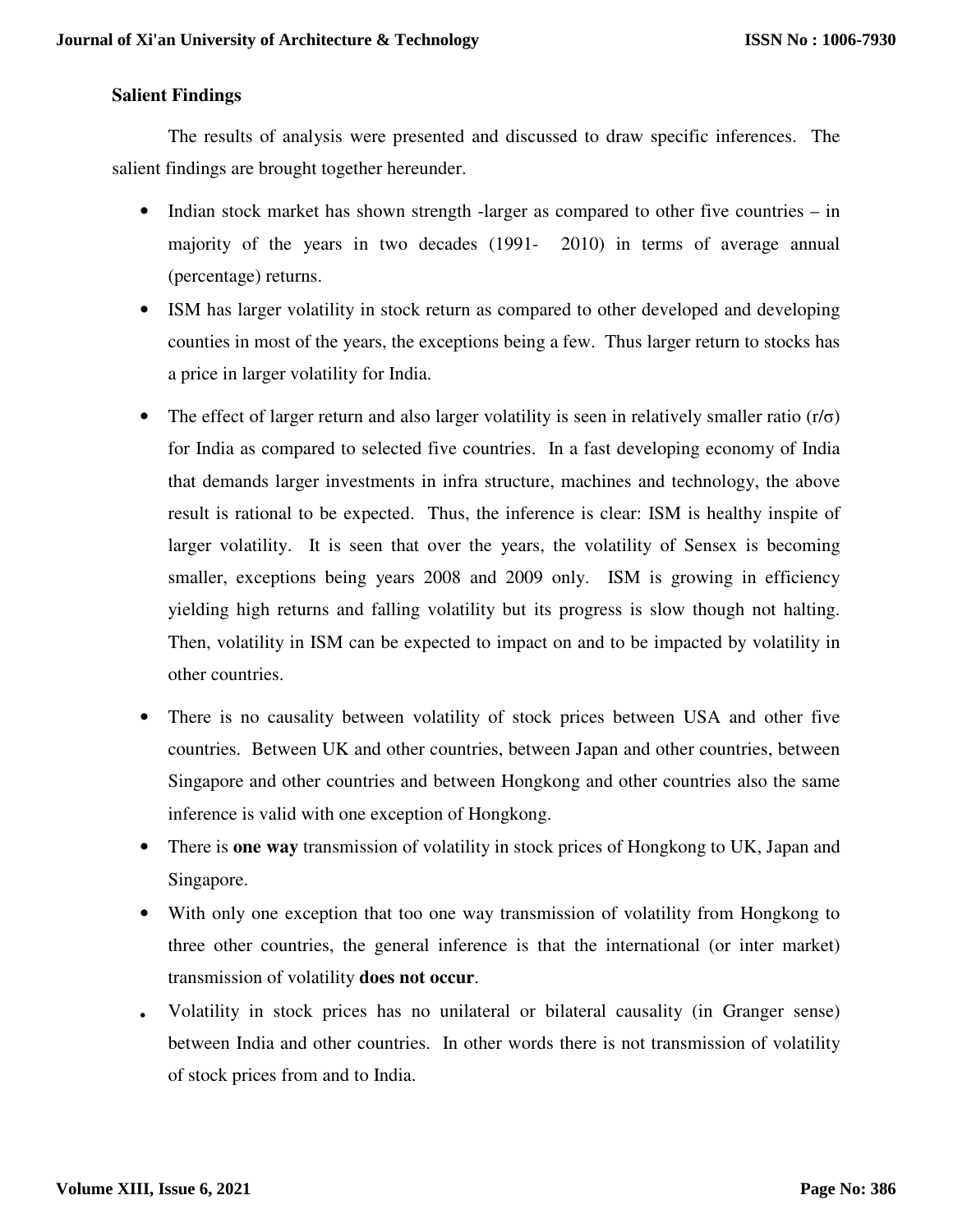- There is **one way** transmission of volatility in stock prices of UK to Singapore and Hongkong and Hongkong to USA. But India finds no transmission of volatility internationally both ways. Therefore, volatility in ISM is largely local market determined.
- Exchange rate of rupees to US \$ has no impact on volatility in stock prices (Sensex) in India. Therefore, the causes of volatility must be found in local market conditions - viz., market competition, economic and political changes and policies on investment and money supply – that affect business in ISM.
- Overall inference is that international transmission of volatility in stock prices among the markets is weak and / or non – existing. Only local market conditions determine the size of volatility in stock prices. Local political, economic conditions such as economic growth, inflation and savings may be the real cause of volatility.

#### **Verification of Hypothesis**

In this study the following hypothesis is to be empirically verified to be true (i.e, holding) or false (to be rejected).

The hypothesis is that "there is significant global transmission of volatility across the markets". The results show that there is no or very weak transmission of volatility across the markets, for all the six countries studied including India. Therefore, the second hypothesis is rejected for both India and other countries. The alternative hypothesis that, "there is no international transmission of volatility" is accepted. Volatility must therefore find explanation in macro economic variables within the economy.

#### **Conclusion**

Indian stock market is seem to have lower return and higher volatility compared to other five markets studied. However, the ratio  $(r / \sigma)$  is still positive. Thus Indian stock market is growing in size and market efficiency. This attracts more investors contribution to a positive growth path.

The simple SD and RSV are seen to be robust measures of volatility in stock prices. However, size of volatility is larger with larger returns and also length of the period of study. Therefore, data for a long term period is necessary for such studies of dynamic time series analysis.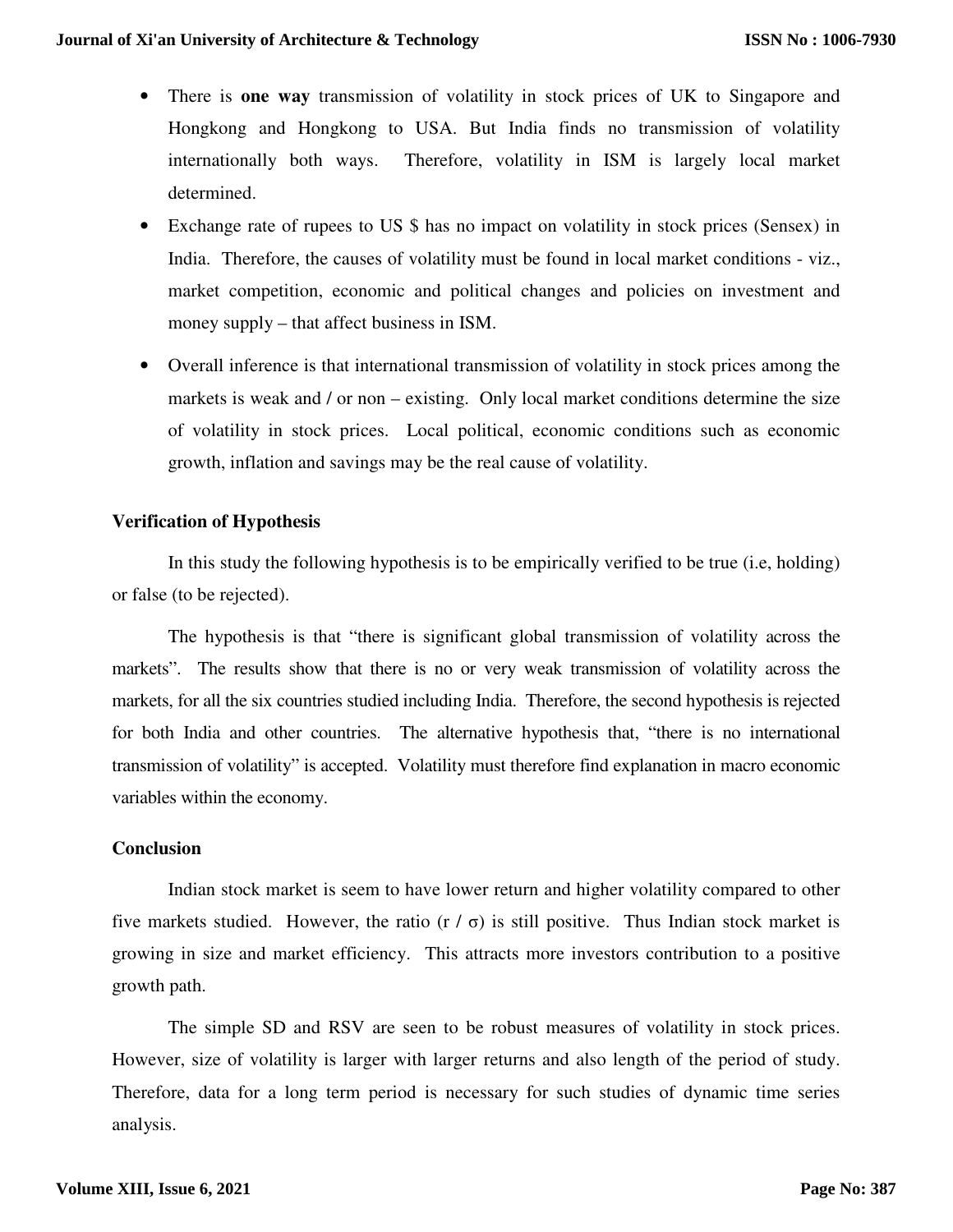ISM has shown growth and stability largely because of liberalization policies such as foreign direct investment, foreign institutional investors and global integration. However, it has not affected stability of ISM because international transmission of volatility is proved to be nonexistent. Another reason for the development of ISM is significant structural changes, forward looking programmes and effective system. They made the process simple and efficient with little way for manipulative trade practices. Speculative trade is the basic feature of any stock market. However, it is held well under control in Indian stock market.

#### **References:**

- Abdullah Yalama and GuvenSevil (2008), "Forecasting World Stock Markets Volatility" *International Research Journal of Finance and Economics ISSN 1450-2887 Issue 15*: 1 - 16
- Adajaski.C. K. D and N.B. Biekpe, 2005. "Stock Market Development and Economic Growth: The Case of Selected African Countries". *Afr. Dev. Rev.,18: 144- 161.http://www3.interscience.wiley.com/journal/ abstract*
- Badhani. K. N and JankiSuyal (2006), "Stock Price- Volume Causality at Index Level", *Indian Institute of Capital Markets 9th Capital Markets Conference Paper, Social Science ResearchNetwork Electronic Paper Collection:* www.ssrn.com*, id 874914.*
- Bahng. S. W. Joshua (2004), "The Response of the Indian Stock Market to movement of Asia's Emerging Markets: From Isolation towards Integration?" *Finance India, 2005 December, 19(4)***:** 1375–1391.
- Cheung. Y and L.K. Ng, 1998."International Evidence on the Stock Market and Aggregate Economic Activity".*J. Emp. Finance, 5: 281-96.http: // www.elsevier. com /wps/find/journaldescription.cws\_home /523106/ description#description*